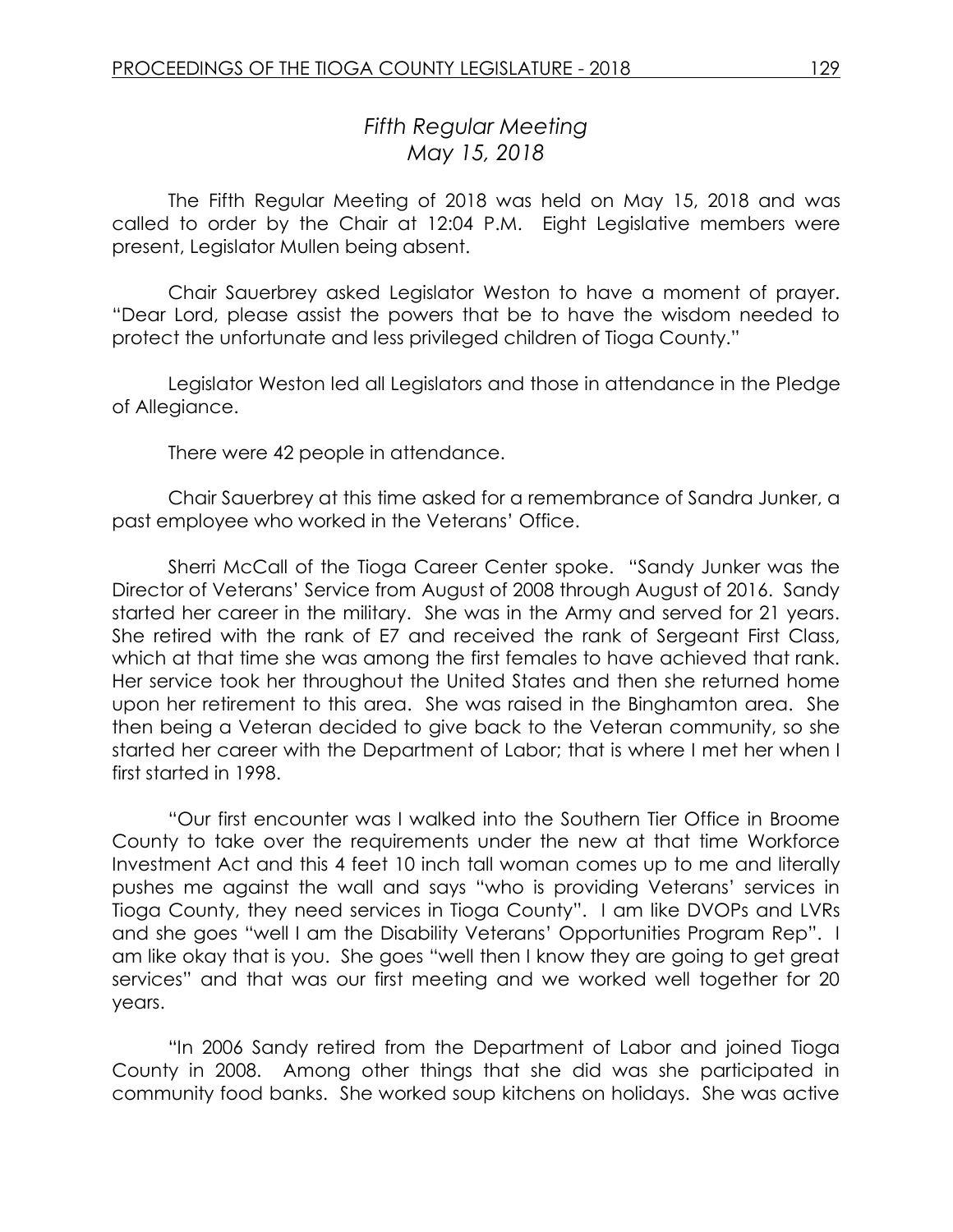in the American Legion and coordinated their parades and special occasions. It is said that twice in your life your light shines the brightest and that is at your birth, when your birth is celebrated, and at your death when you are memorialized by friends and family. Unfortunately there was no public notice of Sandy's passing. There were no services and no military honors, which she earned and so with just a few minutes of your time today we cannot make her light shine, but we can make it sparkle a bit. She represented all that was good in this world. She gave her life to the military and then she gave back for the rest of her life, and even when her health was failing her spirit never did. For that I thank the Legislators for giving me this time to say a little something and for you for listening. Her light should sparkle just a bit today. Thank you."

Legislator Hollenbeck read and presented Employee Recognition and Appreciation Week Proclamation to employees in attendance that have attained 25, 30, 35 and 40 years of County service.

### PROCLAMATION

WHEREAS: The mission and services of Tioga County depend heavily on the tireless contributions of its dedicated employees; and

WHEREAS: The Tioga County Legislature wishes to recognize the efforts of all Tioga County employees; and

WHEREAS: The Employee Recognition Committee was created to provide a mechanism to show our appreciation for the Employees of Tioga County; and

WHEREAS: Those employees who have served for more than 25 years have shown a steadfast commitment to serving the well-being of the residents of Tioga County, and should be recognized by those whom they have served; and

WHEREAS: The Tioga County Legislature would like to especially recognize the following employees who have attained 25, 30, 35 and 40 years since last year's ceremonies:

| Name                   | Department       | Years |
|------------------------|------------------|-------|
| <b>Gary Howard</b>     | Sheriff's Office | 40    |
| Diane Rockwell         | Sheriff's Office | 35    |
| <b>Steven DuVarney</b> | Sheriff's Office | 30    |
| Tina Lounsbury         | Social Services  | 30    |
| Doreen Stoughton       | County Clerk     | 30    |
| <b>Bryan Rockwell</b>  | Public Works     | 30    |
| Katherine Garrison     | Social Services  | 25    |
| Gail Perdue            | Social Services  | 25    |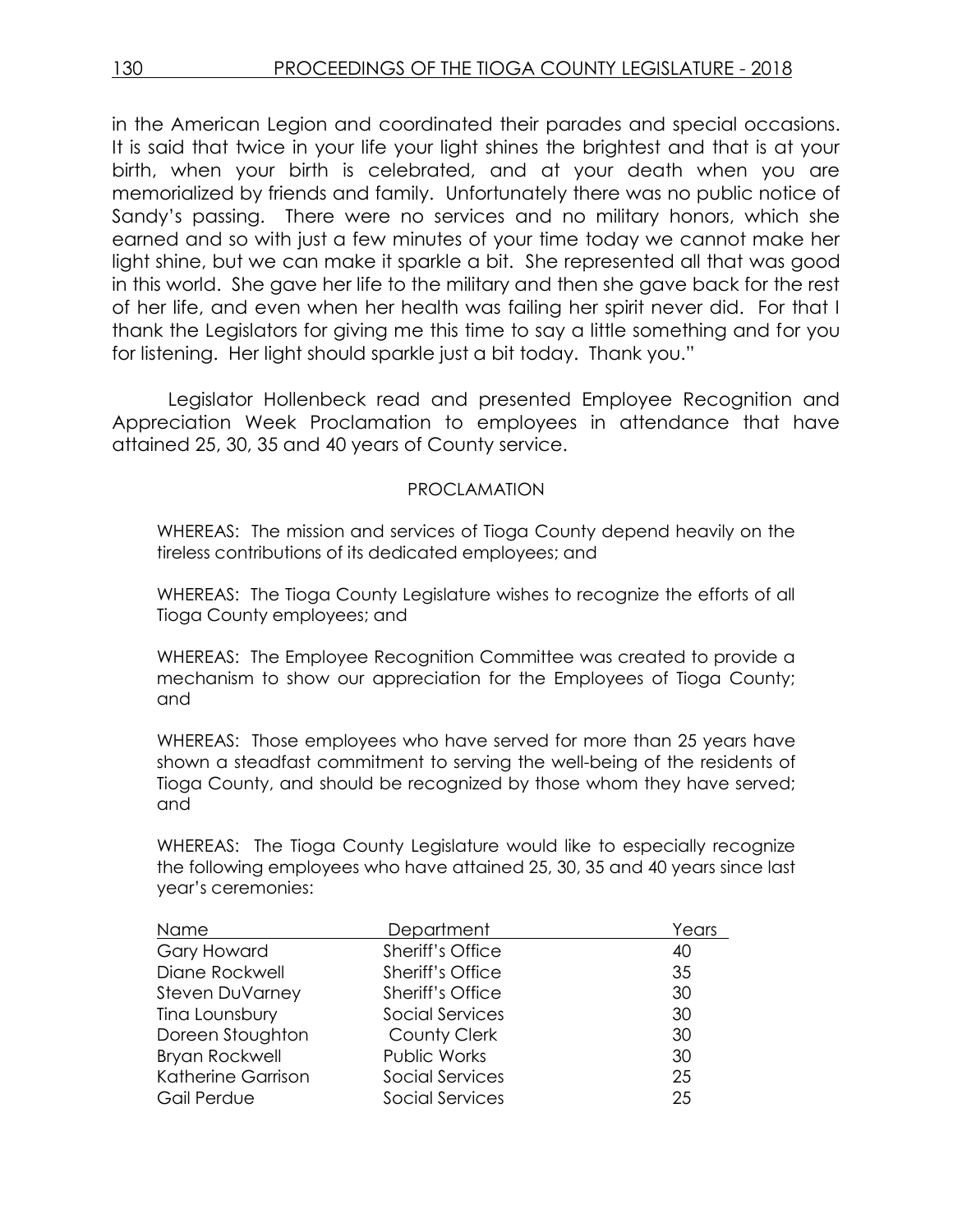| John Feltey    | Public Works     | 25 |
|----------------|------------------|----|
| Wayne Moulton  | Sheriff's Office | 25 |
| Robert Blaasch | Sheriff's Office | 25 |

NOW THEREFORE, THE TIOGA COUNTY LEGISLATURE does hereby proclaim and designate the week of May 14-18, 2018 as

EMPLOYEE RECOGNITION AND APPRECIATION WEEK

In the County of Tioga, New York, and call upon our citizens to join in recognizing these dedicated employees.

Chair Sauerbrey asked for a unanimous motion for the adoption of four recognition resolutions, seconded unanimously and carried.

Legislator Standinger read and presented the following Recognition Resolution to Michele Robins of the Department of Social Services.

There was a unanimous motion for the adoption of the following recognition resolution, seconded unanimously.

REFERRED TO: HEALTH & HUMAN SERVICES COMMITTEE

RESOLUTION NO. 102-18 *RECOGNIZE MICHELE I. ROBINS 34 YEARS OF DEDICATED SERVICE DEPARTMENT OF SOCIAL SERVICES*

WHEREAS: Michele I. Robins began her career with the Tioga County Department of Social Services as a Clerk Typist in February 1984. In November 1987, Michele was promoted to Account Clerk Typist, and in March 2005 met the qualifications to be promoted to Social Welfare Examiner in the SNAP/Medicaid Unit; and

WHEREAS: Michele I. Robins has been a dedicated and loyal employee in the performance of her duties; and

WHEREAS: Michele I. Robins has shown the highest levels of reliability, trust, loyalty and competence in the performance of her duties; and

WHEREAS: Michele I. Robins will retire on May 26, 2018; now therefore be it

RESOLVED:That the Tioga County Legislature, on its own behalf, as well as on behalf of the citizens of Tioga County, express sincere gratitude to Michele I. Robins for her thirty-four years of dedicated and loyal service to the Tioga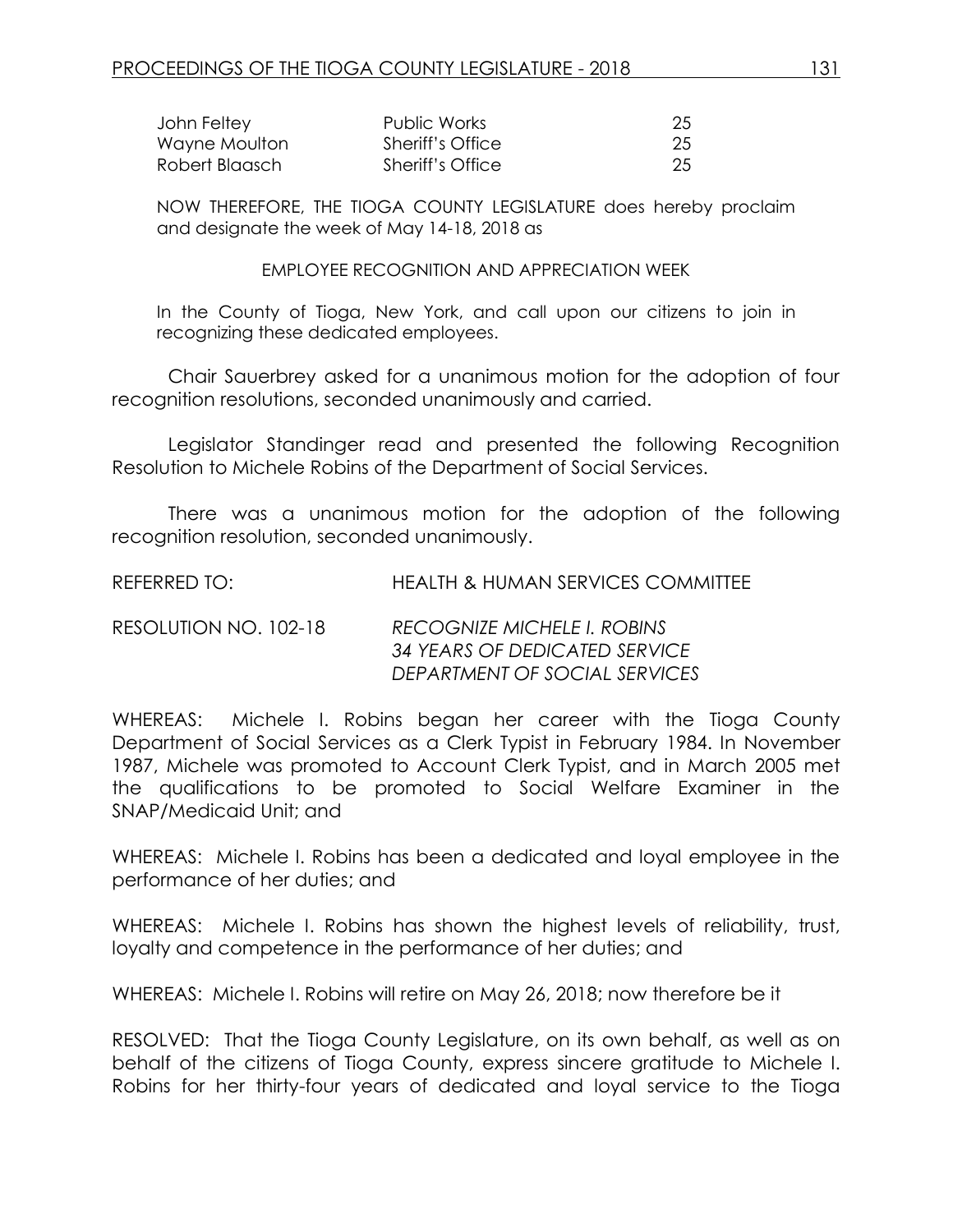County Department of Social Services and its most vulnerable citizens; and be it further

RESOLVED: That this resolution be spread upon the minutes of this meeting and a certified copy be presented to this loyal, dedicated and outstanding employee, Michele I. Robins.

## ROLL CALL VOTE

Unanimously Yes – Legislators Weston, Hollenbeck, Huttleston, Monell, Sauerbrey, Roberts, Standinger, and Sullivan.

No – None.

Absent – Legislator Mullen.

### RESOLUTION ADOPTED UNANIMOUSLY.

Legislator Standinger spoke. "Michele, Congratulations."

Shawn Yetter, Commissioner of Social Services spoke. "Over 34 years, over a dozen different Supervisors, one of only a couple of employees left who goes back three Commissioners, two promotions, number two on the seniority list of employees at the Department, and one retirement day just on the horizon. I know you stand here proud of your accomplishments over the past three and a half decades. Please know your colleagues past and present and I also stand here very proud of you for reaching this milestone in your life. I have had the privilege of honoring you at both 25 and 30 year longevity employee recognition ceremonies and with your indulgence I am going to repeat just a couple of things I have said in the past and I picked out just the nice ones.

"Michele is our Department's unofficial historian. She has spent countless hours of her own time pouring over the history of the County Farm, looking at archives, and appreciating the past regarding the history of Social Welfare in Tioga County from the original poor farm to the present. If I ever needed to ask for help, you are exactly the kind of person I would want to sit across the desk from me. You are real, you are compassionate, you are unpredictable, and you are most importantly a survivor, and I suspect there were days where Michele might have wondered to herself if this milestone was something she even wanted to achieve. Michele, not only have you achieved it, but you have done so with the level of strength and character and determination that helps define who you are and what you have brought to the organization for all these years.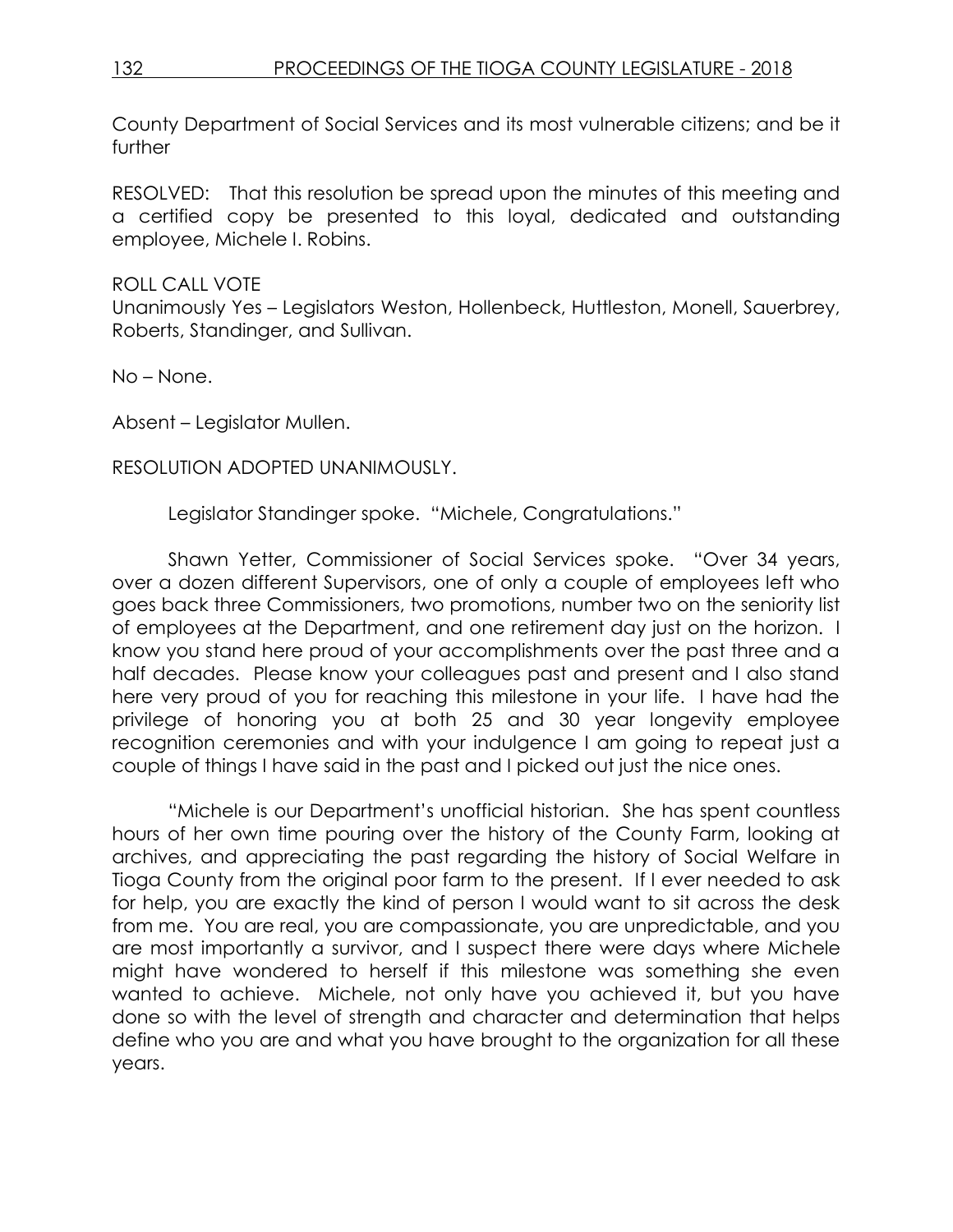"Now we often think about important moments in time and on June 19, 1984 just shy of 34 years ago you were made permanent. I am going to present you with the original evaluation and it is one page I might point out, just saying, we could go back to that simplicity and just five categories, and the document is signed off by three women you and I both spent a lot of time working with, Betty Forbes, Marilee Rider, and Eleanor Monroe with her handwritten note at the bottom of permanent appointment to be made Eleanor M. Monroe, Director of Administrative Services. I am going to read just a couple of things. Attendance, Michele is rarely absent and always punctual. Personal qualifications, in dealing with the public Ms. Seymour (maiden name) is patient, pleasant, and willing to extend herself when needed. She is anxious to learn everything, not simply things that are job related. She constantly asks questions and seems to absorb the information that she is given. Attitude toward job, Michele seems to look forward to coming to work. She is interested, cooperative, and eager to please and to learn. We recommend a permanent appointment for Michele.

"34 years ago those three women made the right decision. You have proven to be a dedicated employee who came to work every day wanting to do a good job and you succeeded. You are a connection to the past that I personally will miss very much. I will miss daily hellos at lunchtime with you sitting at the puzzle table in the lunchroom. On behalf of all your colleagues and the countless number of Tioga County residents you have served over the years we all wish you the happiest and healthiest of retirements that you have so richly earned."

The following recognition resolution for Bernadette Frenz of the Department of Mental Hygiene was noted.

There was a unanimous motion for the adoption of the following recognition resolution, seconded unanimously.

| REFERRED TO           | <b>HEALTH &amp; HUMAN SERVICES COMMITTEE</b>                                                                                        |
|-----------------------|-------------------------------------------------------------------------------------------------------------------------------------|
| RESOLUTION NO. 103–18 | <b>RECOGNITION OF</b><br>BERNADETTE A. FRENZ'S 30 YEARS OF<br>DEDICATED SERVICE TO THE TIOGA COUNTY<br>DEPARTMENT OF MENTAL HYGIENE |

WHEREAS: Bernadette A. Frenz was hired as a Clinical Social Worker on August 22, 1988 and was appointed to the position of Clinical Social Worker on June 30, 1992, and promoted to Senior Clinical Social Worker in 1995, a position which was reclassified to Supervising Clinical Social Worker in 2004 with Tioga County Department of Mental Hygiene; the position she still holds; and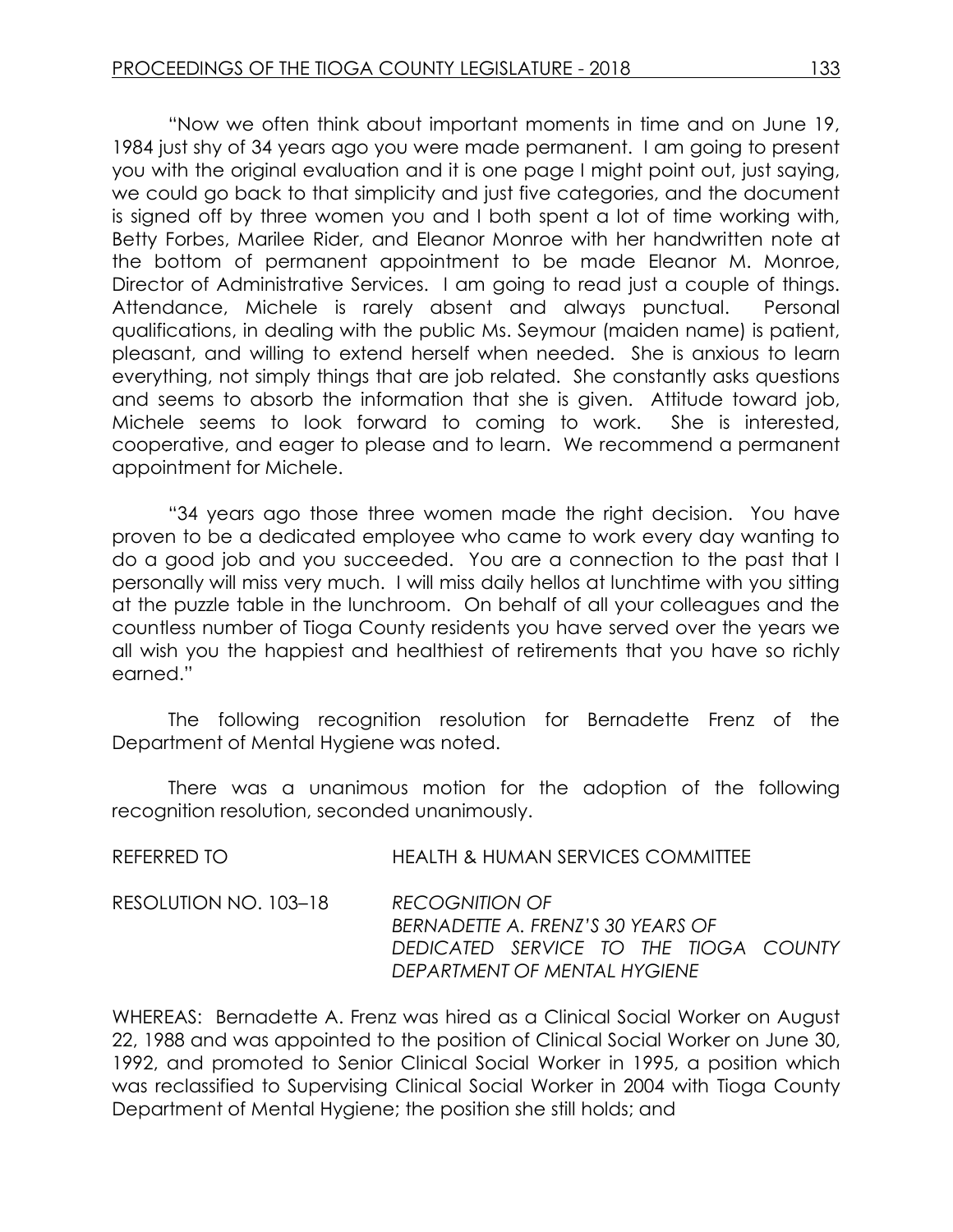WHEREAS: Bernadette A. Frenz has been extremely dedicated, loyal and professional in the performance of her duties and responsibilities during the past 30 years to the Mental Hygiene Department. She has earned the respect of her director, colleagues and peers throughout Tioga County; and

WHEREAS: Mrs. Frenz will retire on June 7, 2018; therefore be it

RESOLVED: That the Tioga County Legislature, on its own behalf, as well as on behalf of the citizens of Tioga County, express sincere gratitude to Bernadette A. Frenz for her 30 years of dedicated and loyal service to the residents of Tioga County; and be it further

RESOLVED: That this resolution be spread upon the minutes of this meeting and a certified copy be presented to this outstanding employee, Bernadette A. Frenz.

### ROLL CALL VOTE

Unanimously Yes – Legislators Weston, Hollenbeck, Huttleston, Monell, Sauerbrey, Roberts, Standinger, and Sullivan.

No – None.

Absent – Legislator Mullen.

### RESOLUTION ADOPTED UNANIMOUSLY.

Legislator Standinger read and presented the following Recognition Resolution to Margaret Shuler of the Public Health Department.

There was a unanimous motion for the adoption of the following recognition resolution, seconded unanimously.

REFERRED TO HEALTH & HUMAN SERVICES COMMITTEE

RESOLUTION NO. 104-18 *RECOGNITION OF MARGARET SHULER'S 34 YEARS OF DEDICATED SERVICE TO TIOGA COUNTY PUBLIC HEALTH* 

WHEREAS: Margaret Shuler was appointed to the position of Public Health Nurse on October 31, 1983, in the Tioga County Public Health Department; the position she still holds; and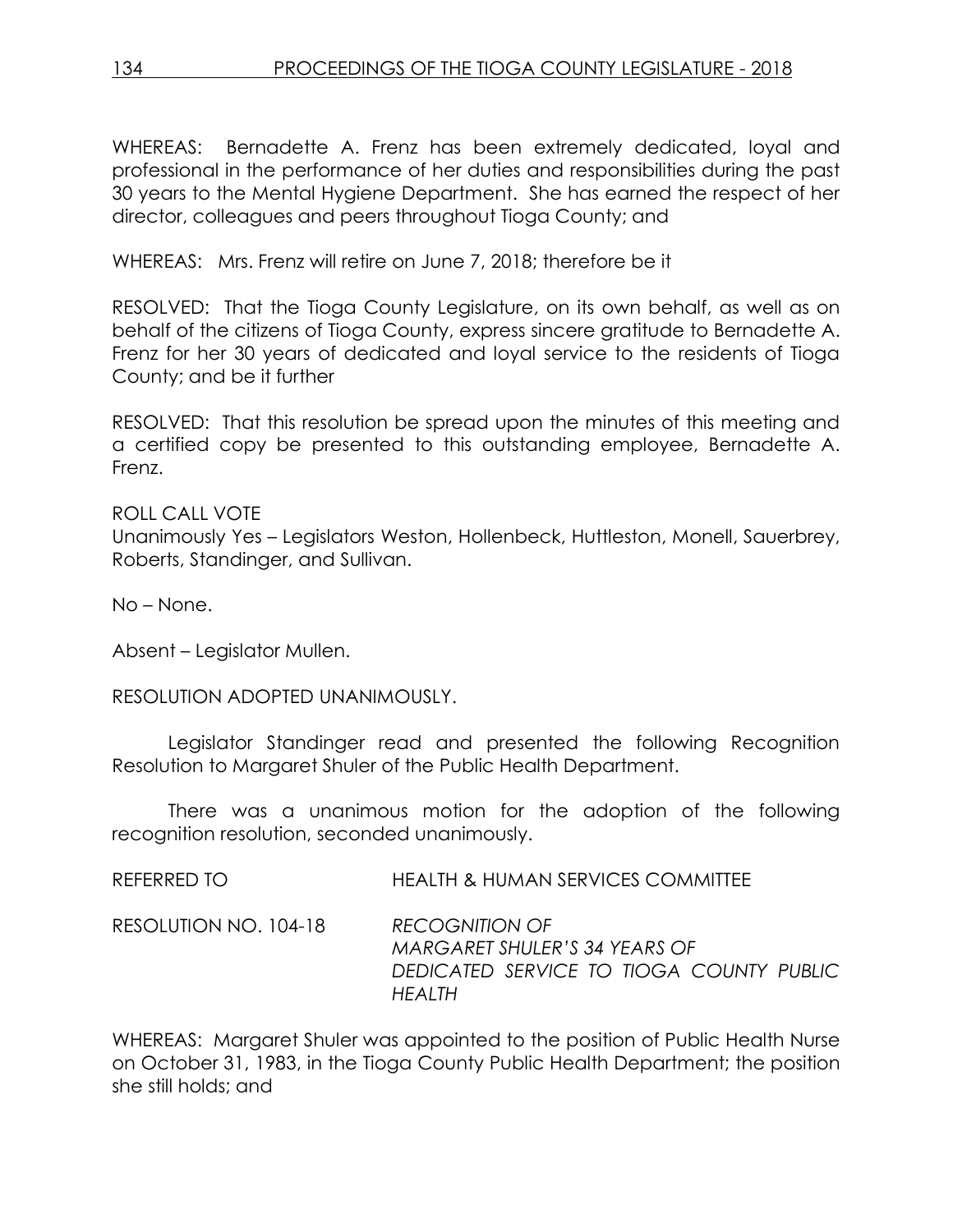WHEREAS: In 2009 Margaret was honored as the Public Health Team Member of the Second Quarter by her peers in Public Health; and

WHEREAS: In 2009, Margaret was named Tioga County Employee of the Quarter, as well as Tioga County Employee of the Year; and

WHEREAS: In 2009, Margaret was included in the New York State 'Public Health Works!' Honor Roll, which is a significant recognition from the New York State Department of Health; and

WHEREAS: Margaret has worked tirelessly for the benefit of the citizens of this county, particularly in the areas of maternal child health and the importance of infant and adult immunizations; and

WHEREAS: Margaret Shuler has been extremely dedicated, loyal and professional in the performance of her duties and responsibilities during her 34 years in the Public Health Department. She has earned the respect of her colleagues and peers throughout Tioga County, as well as within the New York State Department of Health; and

WHEREAS: Mrs. Shuler will retire on May 26, 2018; therefore be it

RESOLVED: That the Tioga County Legislature, on its own behalf, as well as on behalf of the citizens of Tioga County, express sincere gratitude to Margaret Shuler for her over 34 years of dedicated and loyal service to the residents of Tioga County; and be it further

RESOLVED: That this resolution be spread upon the minutes of this meeting and a certified copy be presented to this outstanding employee, Margaret Shuler.

## ROLL CALL VOTE

Unanimously Yes – Legislators Weston, Hollenbeck, Huttleston, Monell, Sauerbrey, Roberts, Standinger, and Sullivan.

No – None.

Absent – Legislator Mullen.

## RESOLUTION ADOPTED UNANIMOUSLY.

Legislator Standinger spoke. "With that being said I think this young lady has stuck a needle in my arm on at least one occasion and now is my chance to get back at her, but since she is a nurse I never know when I might need one I will not do that. When I was a young child and I went to a doctor to get a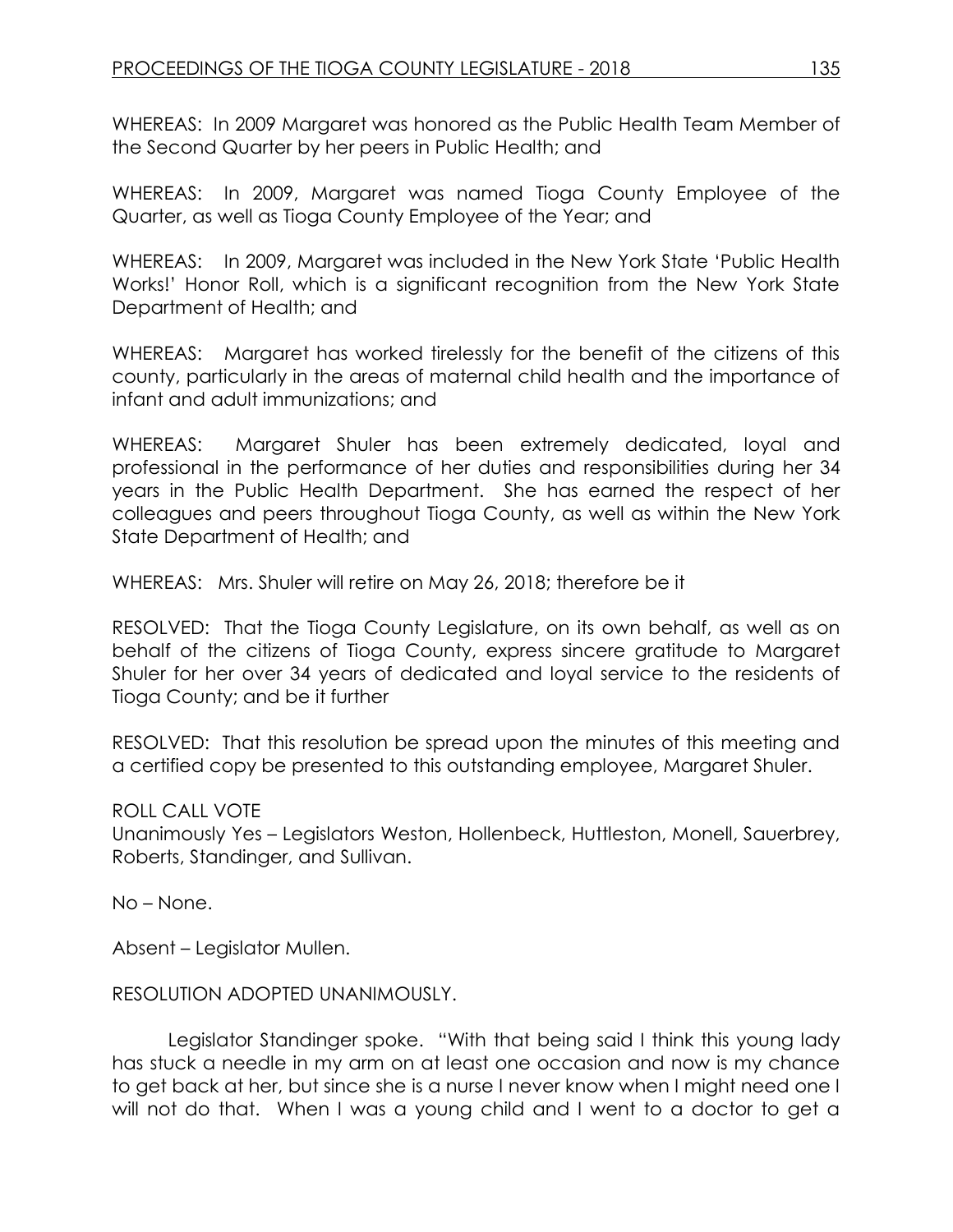measles shot I bit him because it hurt so I warned Margaret of that, but I did not feel a thing, she did a very good job."

Lisa McCafferty, Director of Public Health spoke. "I guess what I will say is for the short time I have been in Tioga County here Margaret has been a keystone for the County, for public health. It is awesome when I talk to her and reflect on her career and all the stuff she has done, one heck of a valuable person in the County. Kudos to her and I hope you enjoy your retirement."

Melanie Miller of the Public Health Department spoke. "I did not write a lot because I am not really a public speaker, although I will share that a couple of years ago when I was going through my BSN I had to do a speech in front of my coworkers to learn public speaking and I was just now thinking of how kind Margaret was when she was critiquing me and she said "well Mel is like a beginning driver, she has got the skills down and after some practice she will get good at it", so I thank you and I am thinking of you now. I just want to say over a year ago I was promoted to Supervising Public Health Nurse and I had the strange experience of becoming Margaret's Supervisor. It was strange because Margaret had been my mentor over the years and now I was going to be her Supervisor. This felt quite weird at the time, but then Margaret quickly put me to ease and supported me 100%.

"Margaret has been a great support and team player for her coworkers. She shows patience and understanding to both coworkers and clients alike and makes people feel at ease. I have always lovingly referred to her as my vaccine guru. She is like a walking encyclopedia of vaccine information. Margaret has always been 100% focused on her job. She has exemplified what the nursing profession is all about. Margaret has touched the lives of so many. She provided teaching and care in the home to new moms and their babies and provided care for many years here in our Clinic. Her vaccine competency and knowledge assured that people got the right vaccines at the right intervals. She has been the vital person behind the scenes, assuring our vaccine inventory and clinic operations were up to speed. Her tireless effort to increase our county's vaccine coverage has made her a true immunization champion.

"Margaret, I thank you for all you have done for this county, our Health Department and for me. You truly are a gift to our profession and you will always be a part of my greatest memories here. Thank you so much."

Sue Haskett, Information Security Office for the County spoke. "I have a job description, serves patients by visiting homes, determines patient and family needs, develops healthcare plans, provides nursing services and treatments, refers patients with social and emotional problems to other community agencies. Tioga County has been fortunate to have Margaret as one of their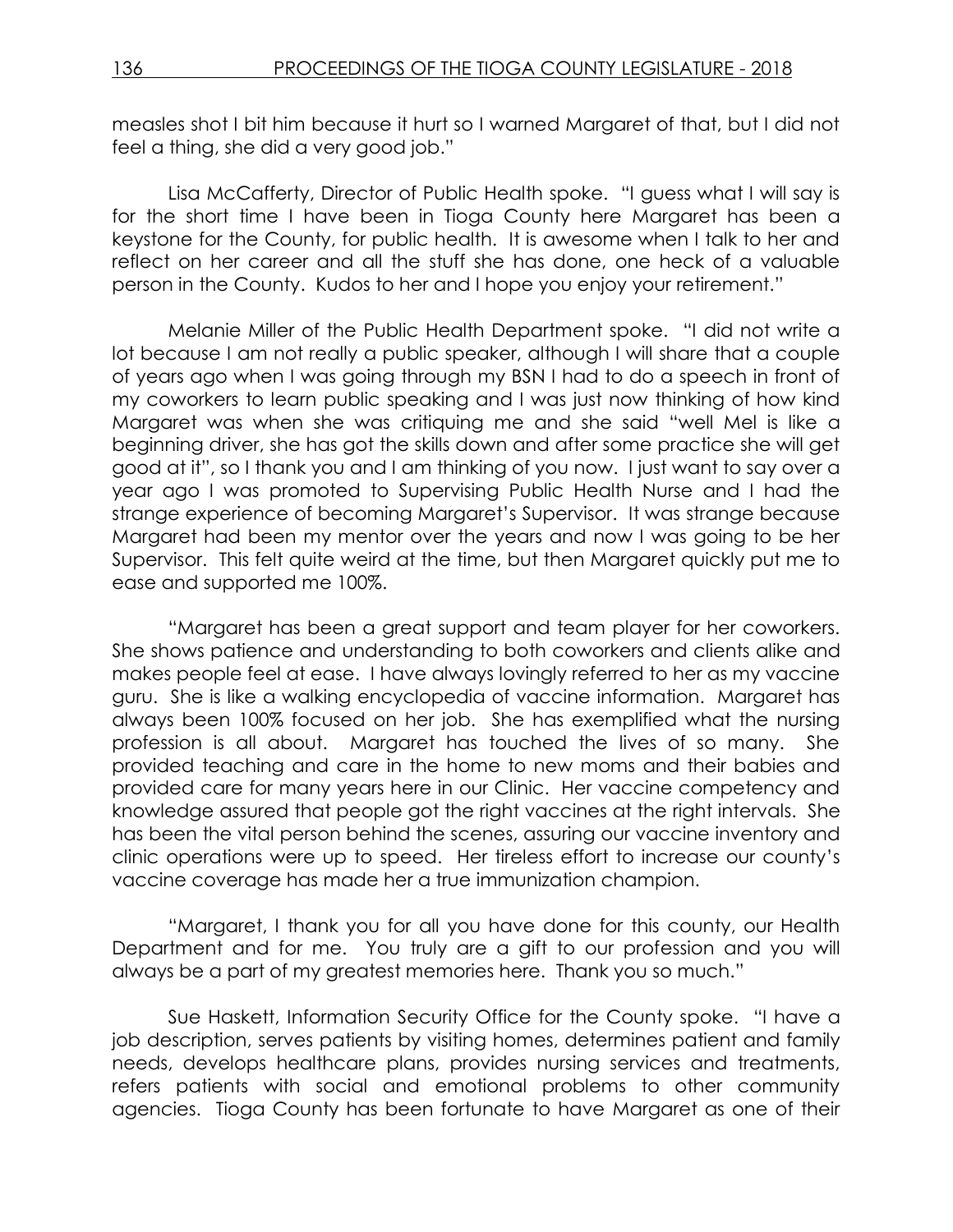best public health nurses. Public Health nurses devote themselves to the health and wellbeing of the communities they serve by educating them in beneficial health practices and disease prevention. This is Margaret.

"Here is a quote. "People would come to us for all kinds of things and Margaret would move heaven and earth to help them. She found things under rocks for people and it is a good feeling to give people what they need." Again, Tioga County has been fortunate to have Margaret here. Margaret is the type of person who can meet someone and instantly find something positive about that person and let others know. Did you know, if you have recently had your pet at a rabies clinic, Margaret is there prepping the vaccines. I am going to give you a few adjectives. Comforting, kind spirit, amazing, caring and a beautiful friend, wise, smart, amazingly inspiring woman, does not just live life, but she lives it well. Dignity, grace, service, and devotion is the rock dedicated to public service. These words among others describe Margaret. Congratulations on your retirement. You will be missed by those people and pets you touched through Public Health."

Legislator Monell left at 12:30 p.m.

Margaret Shuler of the Public Health Department spoke. "It is pretty overwhelming to hear so many wonderful things about yourself, but the reason I wanted to speak today is because I do not think it is so much what I have done for the County and the Health Department as it has been what the Health Department and the County has done for me. Really when you think about it, I do not what the big deal about 34 years is because after all you were paying me and I was getting a very nice benefit package in addition, and the third advantage was I got to work with an unbelievable staff. My coworkers are amazing people who do not just do a fantastic job on the job, they have all these wonderful hidden talents and special characteristics and skills.

"I could look at every one of them and tell you a special characteristic about them that makes them a superb employee, but in addition to all of those things the reason I stayed 34 years is because I did not have a job, I had a career and if someone were to look at my resume this is what they would see. I have been a homecare nurse helping clients adjust to new circumstances and new diagnoses. I have been a diabetic educator nurse. I have been a wound care nurse and I remember going on a home visit with a very experienced older nurse and watching her care for a wound so deep that I could see the hip bone and when we got back in the car I said to her, "we can heal that wound, we can heal that wound without it getting infected" and she looked at me and she said, "yes, if you pay attention to the details and do it correctly every time we will heal that wound without infection" and she was right. Months later I saw that patient walking out in the community, her wound healed.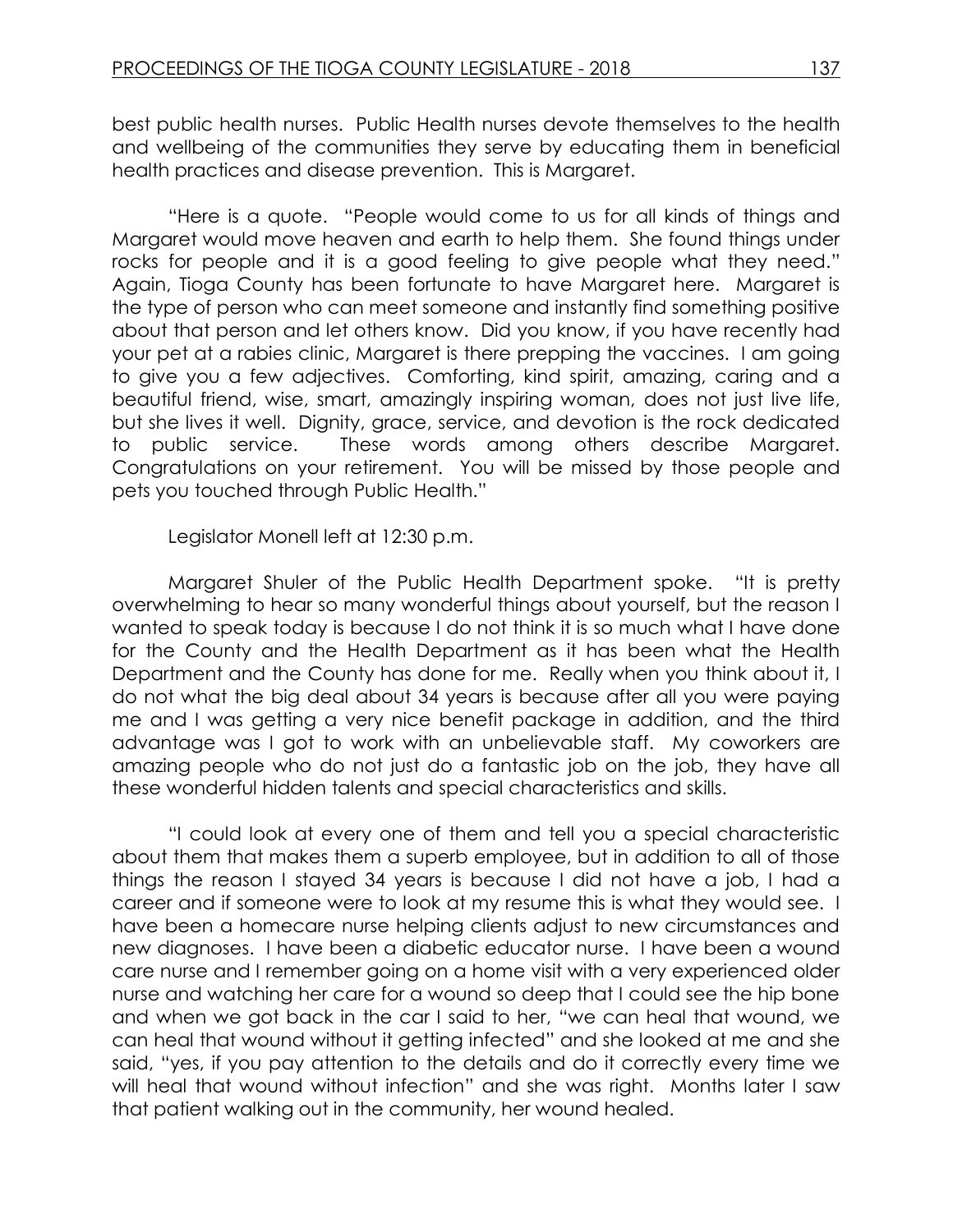"I got to be a Hospice nurse before there was Hospice and I got to help people die in comfort and peace and dignity when the hospitals could not offer them anything more. On the other end of the spectrum I got to be a perinatal nurse, helping to run our prenatal clinic and living with the excitement of moms during their pregnancies, deliveries and postpartum times. I got to be a respiratory clinic nurse and learned more than I ever thought I wanted to know about tuberculosis and work with a wonderful respiratory physician. I got to learn to be an HIV counselor and tester and I was taught how to do phlebotomy. I got to be a child health promotion specialist and work with daycare centers and schools to help them get their immunization rates in line.

"I got to be the vaccine coordinator and learn everything you probably do not want to know about vaccine, how you give it, how you store it, how you handle it from beginning to end and the last two things that I got to do was be a communicable disease specialist. I always like the word specialist, it makes you sound more important than you are. I had no idea how much I would enjoy that and how much I would learn during the course of the three years of doing that, and of course the rabies clinic. I call myself the rabies clinic vaccine specialist and I had more fun at those clinics trying to keep up with the Vets as I filled the syringes so they could give them. That is why I stayed because I got to have 13 jobs and that is a career; that is not a job, that is a career and for that I thank the Legislature and the Administrators that have allowed me to be there that long and to experience all those jobs. I did not have to leave and go somewhere else, I could just do something different and be with Tioga County Public Health Department the whole time. Thank you very much all of you who have made it a career for me. Thank you."

The following recognition resolution for Bryan Rockwell of the Department of Public Works was noted.

There was a unanimous motion for the adoption of the following recognition resolution, seconded unanimously.

| REFERRED TO:          | PUBLIC WORKS                                                                                |
|-----------------------|---------------------------------------------------------------------------------------------|
| RESOLUTION NO. 105-18 | RESOLUTION RECOGNIZING BRYAN<br>ROCKWELL'S 30 YEARS OF DEDICATED<br>SERVICE TO TIOGA COUNTY |

WHEREAS: Bryan Rockwell started his employment with Tioga County as Laborer on May 23, 1988 and worked his way up to Working Supervisor; and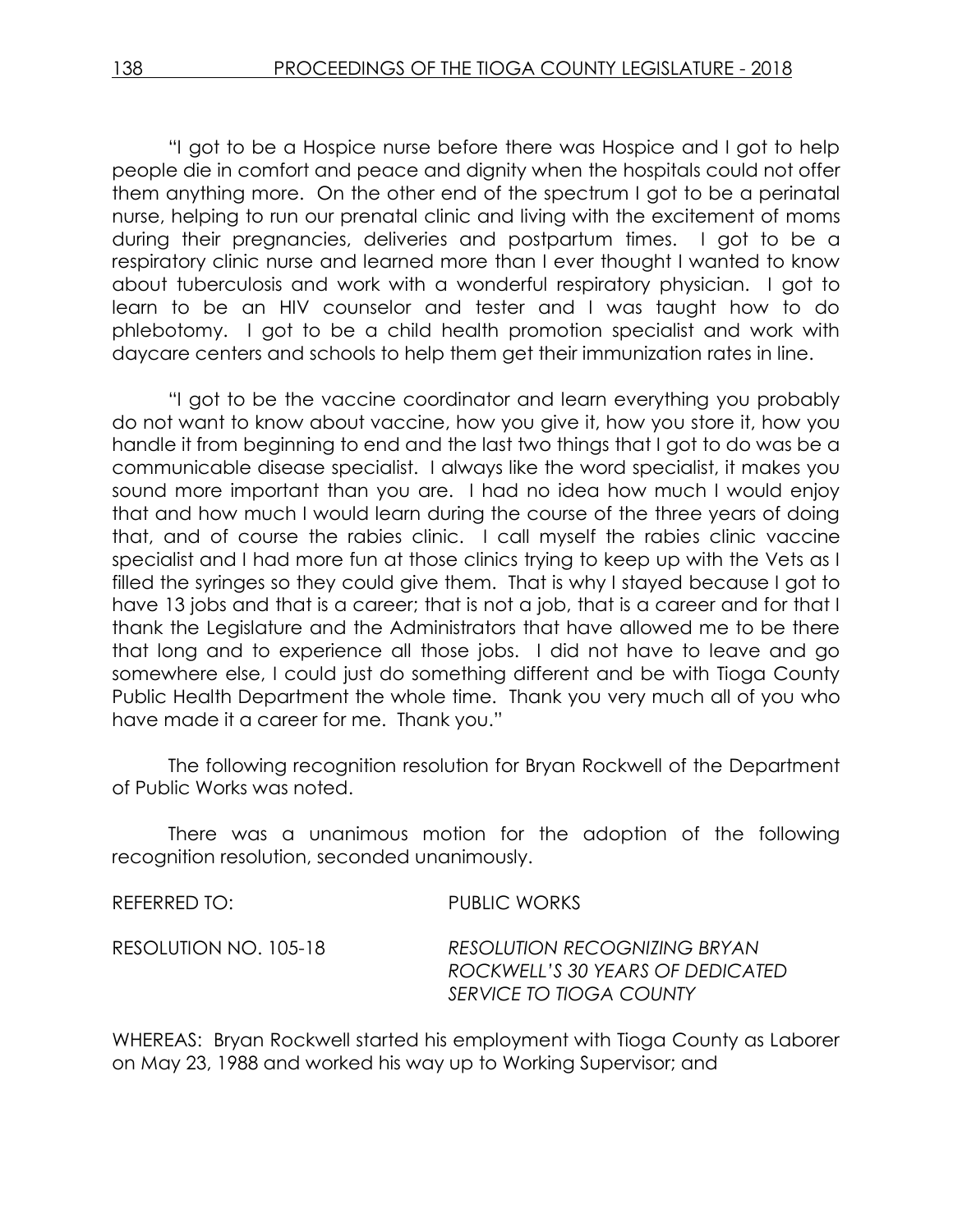WHEREAS: Bryan Rockwell has been very dedicated and loyal in the performance of his duties and responsibilities during the past 30 years to the Public Works Department; and

WHEREAS: Mr. Rockwell's dedication, conscientiousness and work ethic were made evident by him always arriving on time well in advance of the workday for his entire 30 year career; and

WHEREAS: Mr. Rockwell will retire on May 30, 2018; therefore be it

RESOLVED: That the Tioga County Legislature, on its own behalf, as well as on behalf of the citizens of Tioga County, express sincere gratitude to Bryan Rockwell for his 30 years of dedicated and loyal service to the residents of Tioga County; and be it further

RESOLVED: That this resolution be spread upon the minutes of this meeting and a certified copy be presented to this outstanding employee, Bryan Rockwell.

### ROLL CALL VOTE

Unanimously Yes – Legislators Weston, Hollenbeck, Huttleston, Sauerbrey, Roberts, Standinger, and Sullivan.

No – None.

Absent – Legislators Monell and Mullen.

RESOLUTION ADOPTED UNANIMOUSLY.

Chair Sauerbrey stated that there are six Proclamations, American Stroke Month in Tioga County, Think Differently, Post Traumatic Stress Disorder Awareness Month, Foster Care Recognition Month, Elder Abuse Prevention Month, and Mental Health Awareness Month and Children's Mental Health Awareness Week. The first three will be read and presented. The last three will be noted in the minutes.

Legislator Standinger read and presented the following Proclamation on American Stroke Month in Tioga County to Lisa McCafferty, Public Health Director. "This proclamation kind of hits me hard because on May 6, 2009 I found out about strokes firsthand and I will tell you this they are not pleasant, they are not a good thing, and if you have one you are doggone lucky if you are still breathing, so I guess I was pretty lucky."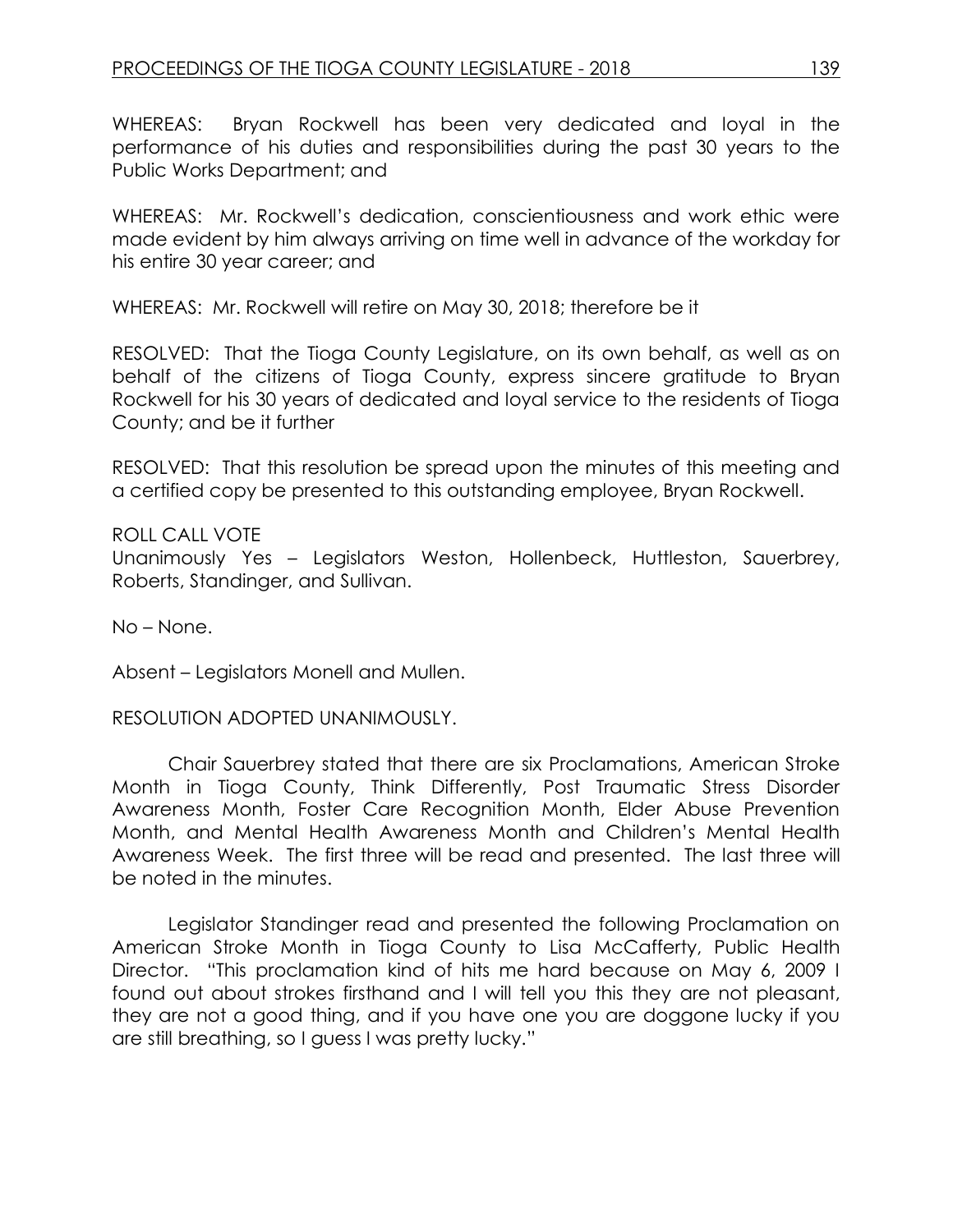### **COUNTY OF TIOGA EXECUTIVE PROCLAMATION**

WHEREAS: Stroke is a leading cause of serious long-term disability and the fifth leading cause of death in the United States, killing over 140,000 people nationwide and more than 20 citizens of Tioga County each year; and

WHEREAS: Stroke prevalence is projected to increase by 20.5% between 2012 and 2030 and the direct medical costs in the U.S. for treating stroke are expected to increase by 158% from \$71 billion in 2012 to \$183 billion by 2030; and

WHEREAS: Warning signs of stroke include sudden numbness or weakness of the face, arm or leg, especially on one side of the body; sudden confusion, trouble speaking or understanding; sudden trouble seeing in one or both eyes; sudden trouble walking, dizziness, loss of balance or coordination; and sudden severe headache with no known cause; and

WHEREAS: Americans are more aware of the risk factors and warning signs for stroke than in the past, but according to a recent survey, one-third of adults cannot identify any symptoms; and

WHEREAS: Studies show that the quick actions by EMS professionals are instrumental in saving lives from stroke and producing better outcomes for stroke survivors, but more than a third of stroke patients fail to use EMS; and

WHEREAS: New and effective treatments have been developed to treat and minimize the severity and damaging effect of strokes, but much more research is needed, therefore

THE TIOGA COUNTY LEGISLATURE, County of Tioga, does hereby proclaim the month of May 2018 as:

## **AMERICAN STROKE MONTH IN TIOGA COUNTY**

and urges all the citizens of our County to familiarize themselves with the risk factors associated with stroke, recognize the warning signs and symptoms, and on the first signs of a stroke dial 9-1-1 immediately so that we might begin to reduce the devastating effects of stroke on our population.

Legislator Standinger spoke. "With that being said, there is an acronym that is very useful, it is called FAST, face, arms, speech and time, and what they stand for is if you are suffering from a stroke there is a good chance you are going to have weakness in one side of your face and if you are asked to raise your arms, one arm will drop. Speech, your speech might be slurred and time is if you do not get help you are going to lose brain cells, which is not a good thing, at least that is what I have been told.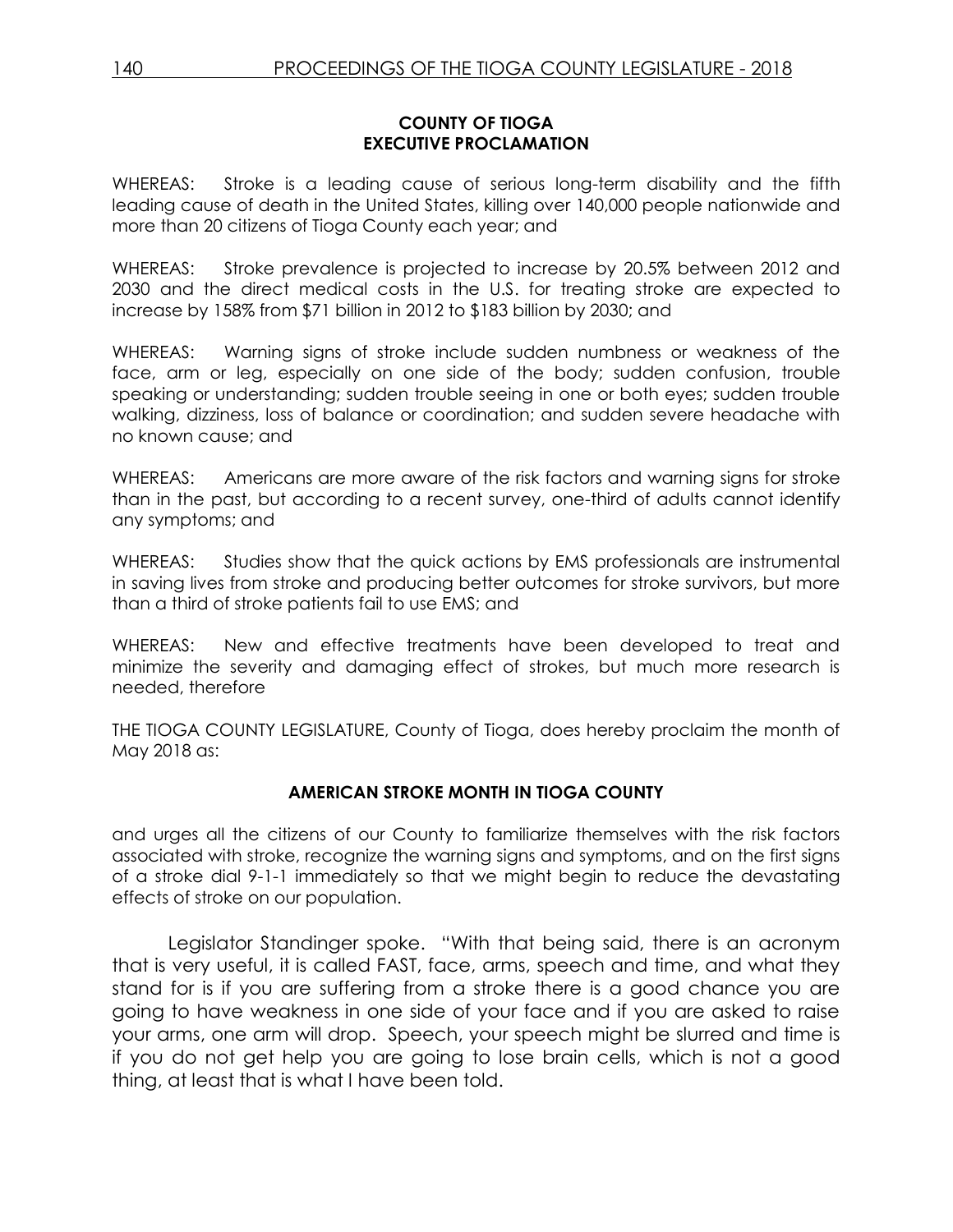"I was very fortunate when I had mine after a truck hit me in Albany. I was able to use my cell phone and call a friend who came and recognized I was having some kind of a problem and he ended up calling an ambulance for me or directing an ambulance be called, and I remember them taking me out of my car and sticking needles in my arm and telling me that I was having a stroke and I said "no way, only old people have them". Well I was 51 years old so I guess that is a fallacy of old people having strokes. You know I was fortunate that I came out of it as good as I did, but it ended my career with the State Police. I am just glad I am breathing and it is thanks to nurses, EMTs, and someone recognized I was having a problem. It is an important thing."

Lisa McCafferty, Public Health Director spoke. "I just want to reaffirm everything that Legislator Standinger has said, look at the warning signs and if you think you are feeling queasy, take some steps, call the ambulance or turn to a friend and say hey do I look okay."

Jenna Dyer, Early Intervention Coordinator of the Public Health Department read the following Proclamation on Think Differently.

### **County of Tioga EXECUTIVE PROCLAMATION**

WHEREAS: The "Think Differently" initiative promotes awareness and acceptance of all people, and advocates for the inclusion of all individuals living with special needs; and

WHEREAS: Our state and communities are stronger because of our diversity and differences; and

WHEREAS: According to the Center for Disease Control (CDC) over 55 million people, or approximately 19% of Americans, have a type of disability or special need; and

WHEREAS: For some people with special needs, the very thing that makes them unique can also keep them on the sidelines, separate from those who might not understand their differences or uniqueness; and

WHEREAS: Tioga County Public Health serves the local community through multi-faceted Children's Programs founded on meeting the child where they are; and

WHEREAS: It is important to promote and provide guidance to those with special needs on how to access supportive services available to them in the community; and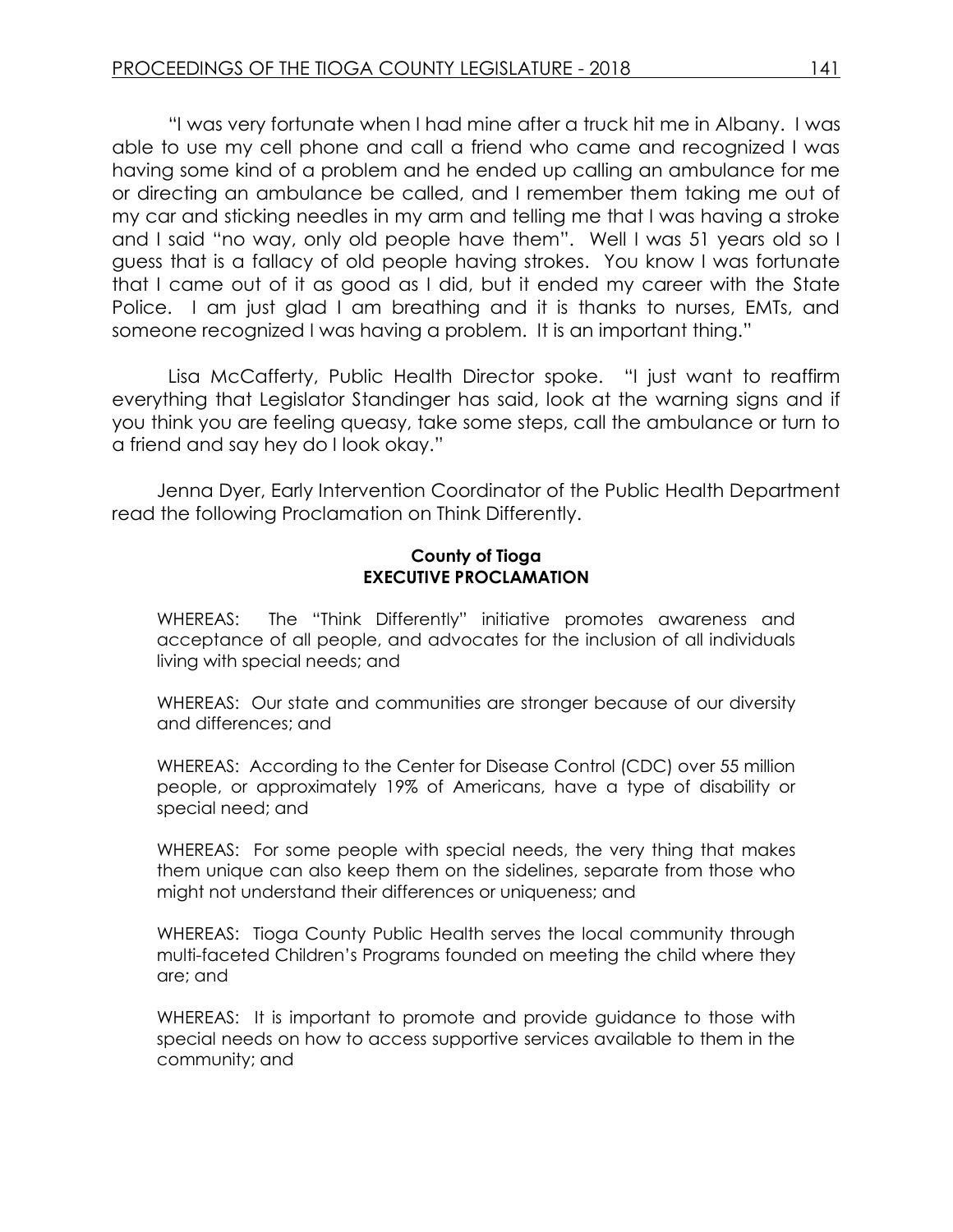WHEREAS: The goal of this initiative is to provide a supportive and inclusive environment for individuals of all abilities by supporting community events that expand family friendly opportunities for people with special needs and their families; and

WHEREAS: Tioga County Public Health will serve as a leader in ensuring that individuals and families with special needs have their needs met; and

WHEREAS: Adopting the "Think Differently" initiative is an important statement that our county officials, business owners, and residents can make to show their support for differently-abled children and adults with special needs; therefore

THE TIOGA COUNTY LEGISLATURE does hereby encourage all residents and business owners to adopt the "Think Differently" initiative so that all are better prepared to communicate with, provide for, and support those living on the Autism Spectrum or have other special needs.

Legislator Sullivan read and presented the following Proclamation on Post Traumatic Stress Disorder Awareness Month in Tioga County to John Holton, Veterans' Service Director.

# PROCLAMATION June 2018 AS PTSD AWARENESS MONTH IN TIOGA COUNTY

WHEREAS: June is National PTSD Awareness Month; and

WHEREAS: Tioga County has 4,623 veterans living here; and

WHEREAS: The current statistics are that 31% of all veterans have Post Traumatic Stress Disorder (PTSD), 19% have Traumatic Brain Injury (TBI), 7% have both PTSD and TBI, that 42% of all veterans with PTSD and TBI abuse alcohol and drugs, and that 50% of all these veterans do not seek treatment for any of these disorders; and

WHEREAS: Veterans commit suicide at a rate of 22 per day, 660 per month and 8,030 per year; and

WHEREAS: The Tioga County Veterans' Service Agency seeks to raise awareness of these epidemics that affect so many in our veteran community and the need to effect change and better serve our veterans who are plagued by these disorders; therefore

THE TIOGA COUNTY LEGISLATURE does hereby proclaim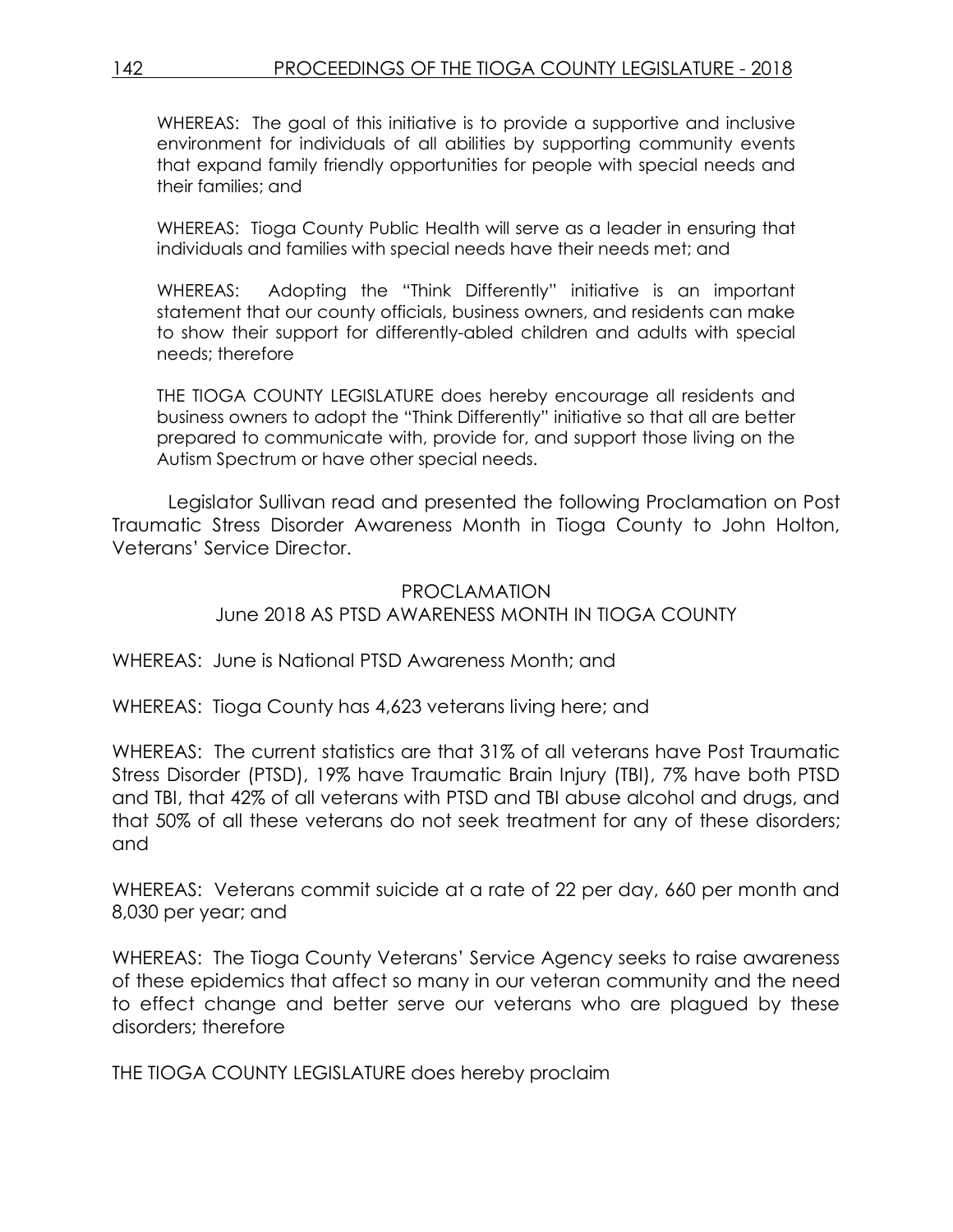June 2018 as PTSD Awareness Month in Tioga County

and encourages Tioga County citizens to get involved in learning about and raising awareness regarding PTSD, TBI, Substance Use Disorder and Suicide rates amongst our veterans.

John Holton, Veterans' Services Director spoke. "These afflictions that are listed in the Proclamation are invisible, invisible to all of us walking around, however it is a battle, a war being fought within several tens of thousands of veterans among us. In this County the veterans are very fortunate to be represented by a Board that takes veteran services very seriously. Toward that end, in June our office will be sponsoring a round table forum drawing professionals together on June 19th so that we can discuss how we can better serve these people. We will be networking with professionals from Syracuse, from Bath, and professionals within our own organizations. On behalf of the veterans who are walking among us with these afflictions I give you their thanks. Thank you."

The following Proclamation on Foster Care Recognition Month was noted.

# **FOSTER CARE RECOGNITION MONTH PROCLAMATION**

WHEREAS: The Tioga County foster family serves as a source of safety, love, self-esteem and support for children in Tioga County; and

WHEREAS: There are 28 children in foster care in Tioga County, 23 of these children are in foster homes, with 5 being in relative placements; and

WHEREAS: We have 25 certified foster homes in Tioga County with 5 of them being approved relative homes; and

WHEREAS: Numerous public and private agencies work to increase the public's awareness of the needs of children in foster care, and the enduring and valuable contribution of foster parents; and

WHEREAS: It is appropriate to recognize all those who volunteer their talents and energies on behalf of children in foster care, the foster parents who serve these children and the professional staff dedicated to ensuring these children have a stable and safe foster family environment; now therefore

THE TIOGA COUNTY LEGISLATURE hereby Proclaims May 2018, as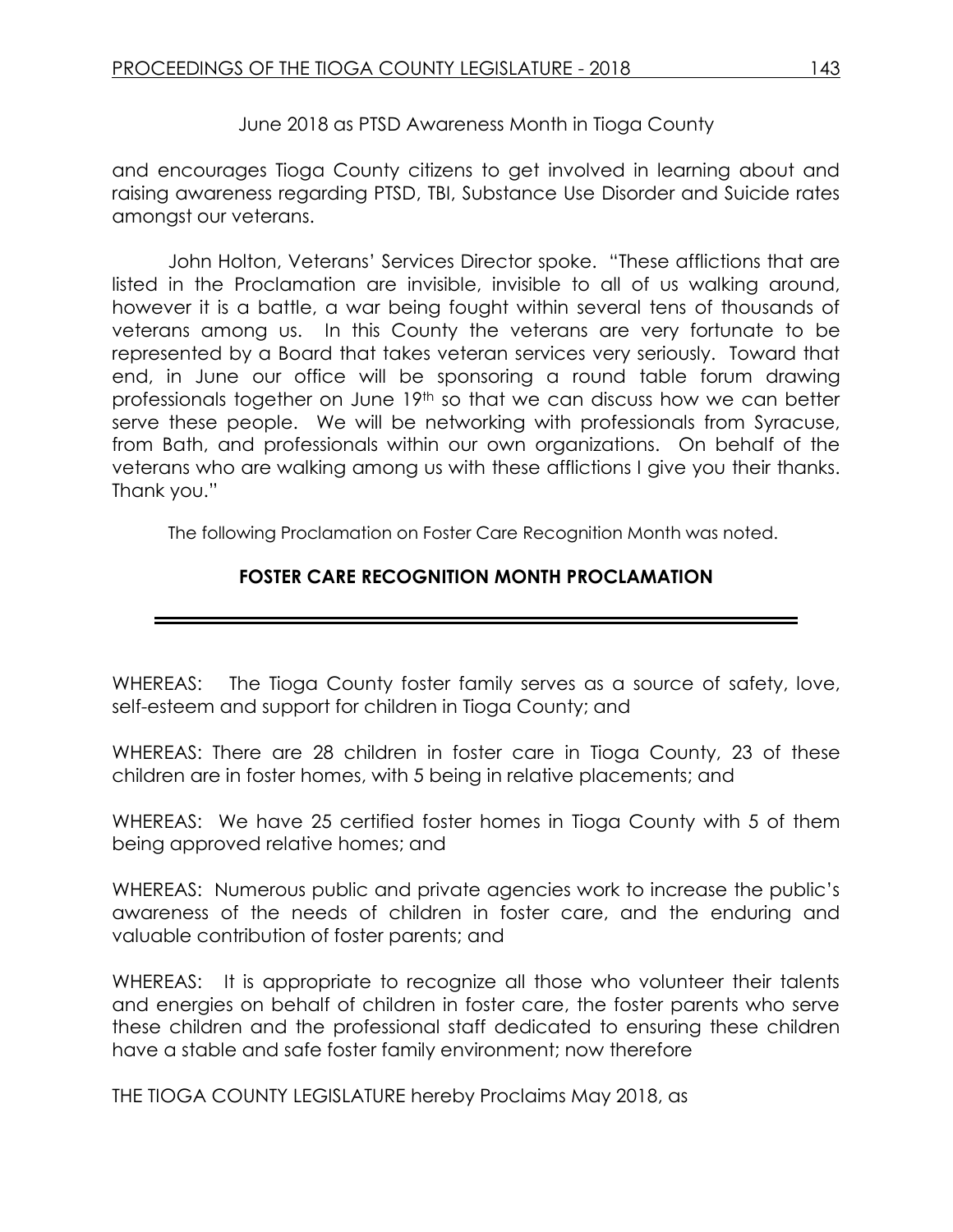# **FOSTER CARE RECOGNITION MONTH**

in Tioga County and call upon all citizens, community agencies, religious organizations, medical facilities and businesses to increase their participation in our efforts to recognize foster parents in Tioga County.

The following Proclamation on Elder Abuse Prevention Month was noted.

# PROCLAMATION

WHEREAS: People who are elderly or have disabilities have contributed to the general welfare of Tioga County by helping to preserve customs, convictions, and traditions of many people from diverse backgrounds; and

WHEREAS: These residents are vital and integral members of our society and their wisdom and experience have enriched our lives; and

WHEREAS: The health and well-being of disabled and elderly people in our county should be one of our highest priorities and of concern to all Americans; and

WHEREAS: People who are elderly or have disabilities are among the most important resources of our county, and it is fitting that we recognize the need to protect their health, safety, and rights; and

WHEREAS: Abuse of the elderly and people with disabilities in domestic and institutional settings is a wide-spread problem, affecting hundreds of thousands of people across the country; and

WHEREAS: Elder abuse is underreported because the elderly who are being abused find it very difficult to tell anyone and are usually ashamed and sometimes afraid; and

WHEREAS: Elder abuse happens to men and women of all income levels, all cultural and ethnic groups, whether they are in good health or incapacitated in some way, in poor neighborhoods and in suburbia; and

WHEREAS: Many of the cases investigated by Adult Protective Services in New York involve self-neglect or financial exploitation and it is our duty as citizens to reach out to people in need; now therefore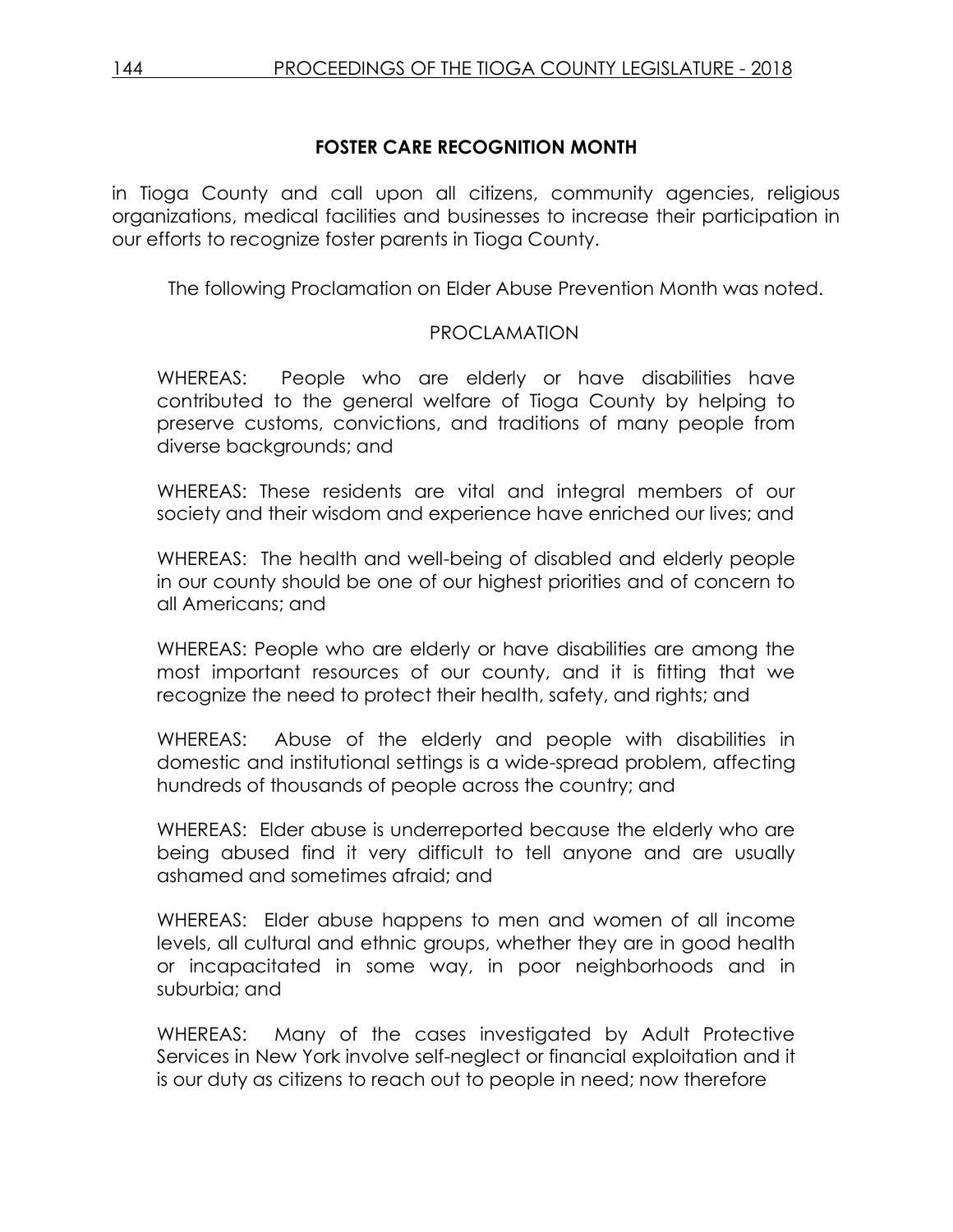THE TIOGA COUNTY LEGISLATURE does hereby proclaim the month of May 2018 to be

Elder Abuse Prevention Month

in Tioga County, and urge all citizens to work together to help reduce abuse and neglect of people who are elderly or have disabilities.

The following Proclamation on Mental Health Awareness Month and Children's Mental Health Awareness Week was noted.

### **2018 PROCLAMATION**

*Mental Health Awareness Month & Children's Mental Health Awareness Week* 

WHEREAS: The citizens of Tioga County value the overall health and well-being of all the residents of Tioga County they are proud to support the observance of Mental Health Awareness Month and Children's Mental Health Week; and

WHEREAS: Mental Health is essential to everyone's overall health and well-being; and

WHEREAS: Mental illness is the leading illness-related cause of disability, a major cause of death through suicide, a factor in school failure, a contributor of poor overall health, incarceration, and homelessness; and

WHEREAS: Mental illness in adults and serious emotional and mental health disorders in children and youth are real and treatable; and

WHEREAS: There is evidence that early intervention, family-centered care for children, and person centered treatment for adults can result in reduction and management of symptoms such that individuals with mental illness can live full, productive and meaningful lives in their communities; and

WHEREAS: Children and youth with mental health challenges, along with their families, deserve access to services and supports that are family driven, youth guided and culturally appropriate; and

WHEREAS: There is an expectation of hope, healing and recovery for the citizens of Tioga County who experience symptoms of mental illness, and

WHEREAS: Tioga County has made a commitment to a community-based system of care that promotes values of acceptance, dignity and social inclusion for individuals of all ages; therefore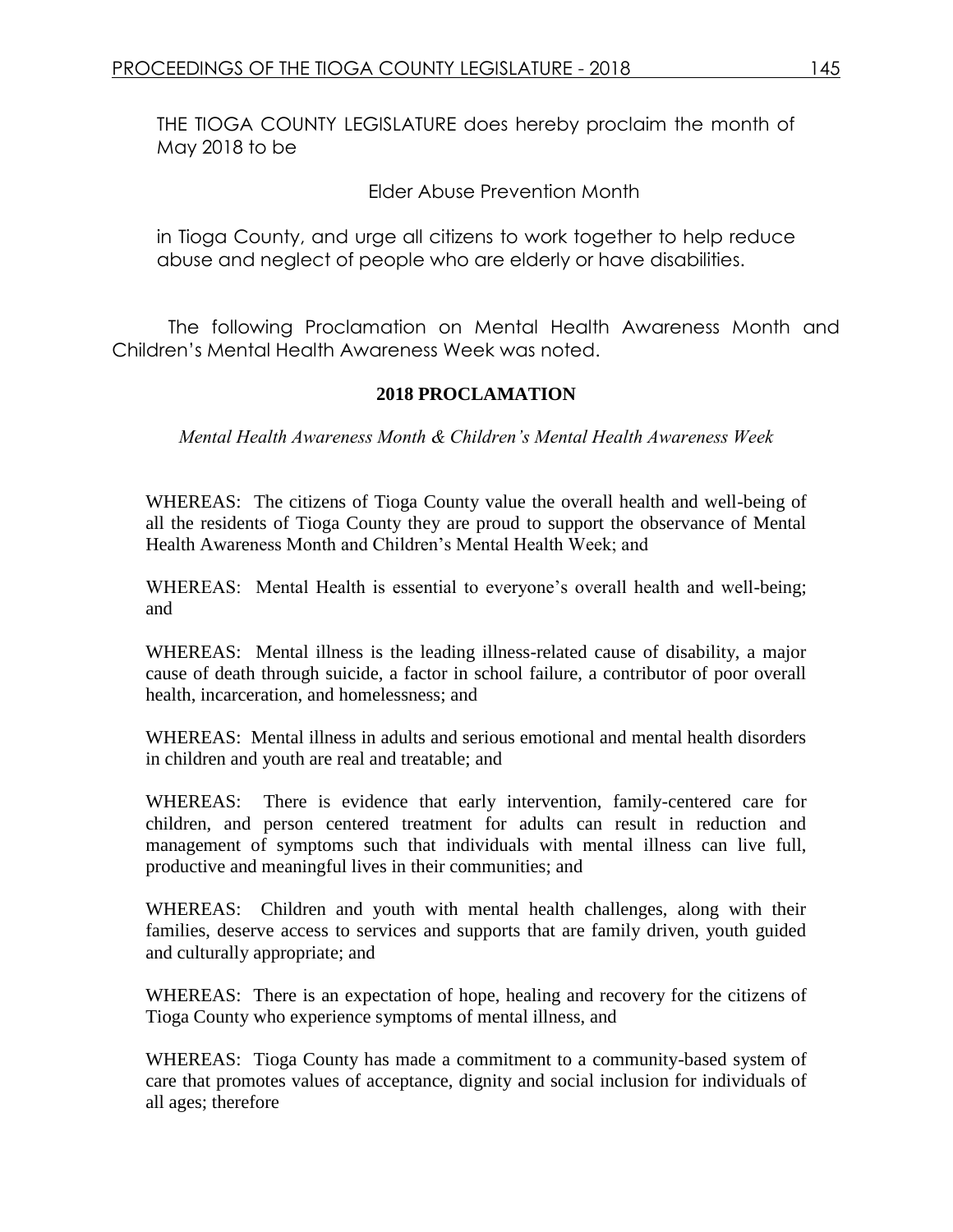THE TIOGA COUNTY LEGISLATURE does hereby ask all residents of our county to join in declaring May 2018 as *Mental Health Awareness Month* and May 6th – 12th, 2018 as *Children's Mental Health Week* in Tioga County.

There was no privilege of the floor.

Legislator Hollenbeck made a motion to approve the minutes of April 10, 2018, seconded by Legislator Sullivan, and carried.

Chair Sauerbrey stated that all Legislative Committees met this month and the minutes are or will be on file with the Clerk of the Legislature.

Legislator Roberts moved for the adoption of the following resolution, seconded by Legislator Hollenbeck.

| REFERRED TO:          | ED&P COMMITTEE                                       |
|-----------------------|------------------------------------------------------|
| RESOLUTION NO. 106-18 | APPOINT MEMBER TO THE TIOGA COUNTY<br>PLANNING BOARD |

WHEREAS: Jim Tornatore has resigned from the Tioga County Planning Board in an Alternate At-Large position for which his term expires on 12/31/2019; and

WHEREAS: Mike Reynolds is willing and able to serve in this position; therefore be it

RESOLVED: That the Tioga County Legislature hereby appoint Mike Reynolds to the Tioga County Planning Board as an At-Large Alternate to fulfill Jim Tornatore's unexpired term of 1/1/2017 – 12/31/19, effective 5/16/2018.

ROLL CALL VOTE

Yes – Legislators Weston, Hollenbeck, Huttleston, Sauerbrey, Roberts, Standinger and Sullivan

No – None.

Absent – Legislators Monell and Mullen.

RESOLUTION ADOPTED.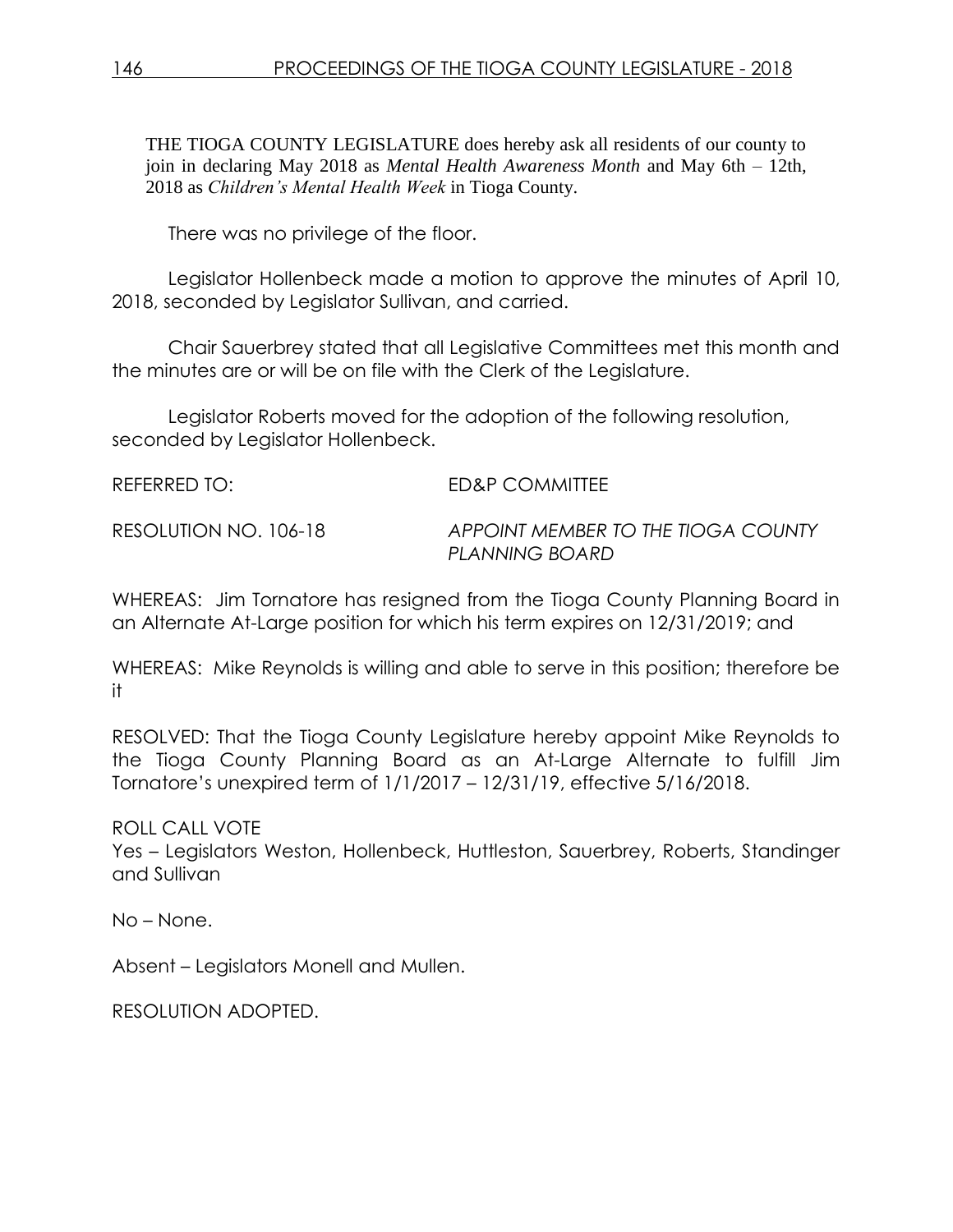Legislator Roberts moved for the adoption of the following resolution, seconded by Legislator Sullivan.

REFERRED TO: ADMINISTRATIVE SERVICES COMMITTEE

RESOLUTION NO. 107-18 *MORTGAGE TAX DISTRIBUTION*

RESOLVED: That the mortgage tax report for the period October 1, 2017 to March 31, 2018 be and it hereby is accepted; further

RESOLVED: That the County Treasurer be authorized and directed to pay to the Supervisors of the several Towns and the Treasurers of the several Villages the amounts apportioned to them as follows:

| Barton (Town)            | \$22,037.57  |
|--------------------------|--------------|
| Berkshire (Town)         | 7,630.15     |
| Candor (Town)            | 14,941.48    |
| Candor (Village)         | 2,757.35     |
| Newark Valley (Town)     | 12,711.83    |
| Newark Valley (Village)  | 4,180.81     |
| Nichols (Town)           | 9,991.41     |
| Nichols (Village)        | 959.87       |
| Owego (Town)             | 99,620.36    |
| Owego (Village)          | 24,580.96    |
| Richford (Town)          | 3,419.01     |
| Spencer (Town)           | 11,698.47    |
| Spencer (Village)        | 1,357.24     |
| Tioga (Town)             | 17,261.56    |
| <b>Waverly (Village)</b> | 20,199.77    |
|                          | \$253,347.84 |

## ROLL CALL VOTE

Yes – Legislators Weston, Hollenbeck, Huttleston, Sauerbrey, Roberts, Standinger and Sullivan

No – None.

Absent – Legislators Monell and Mullen.

RESOLUTION ADOPTED.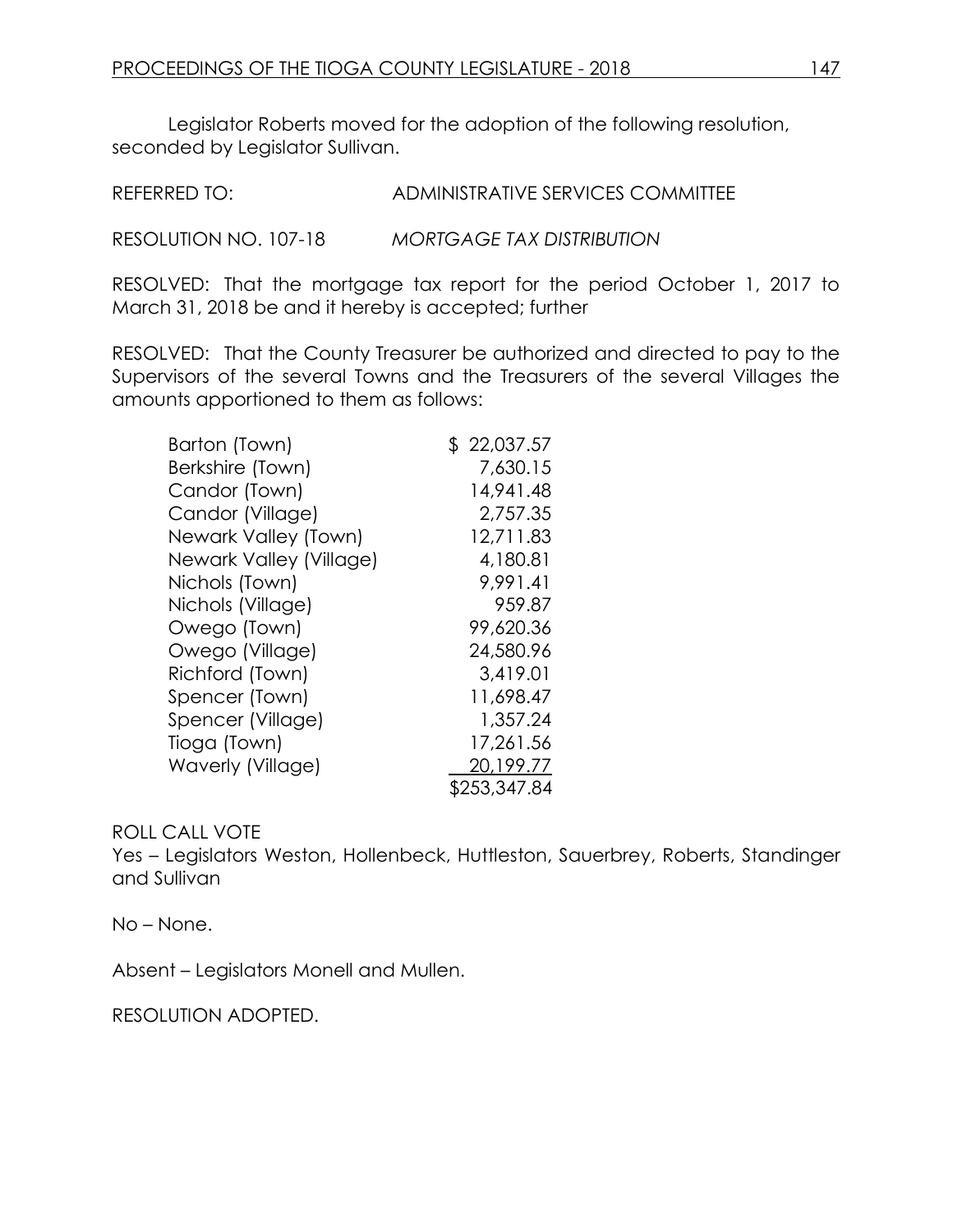Legislator Standinger moved for the adoption of the following resolution, seconded by Legislator Sullivan.

| REFERRED TO: | HEALTH & HUMAN SERVICES COMMITTEE |  |
|--------------|-----------------------------------|--|
|              | <b>FINANCE COMMITTEE</b>          |  |
|              |                                   |  |

RESOLUTION NO. 108-18 *APPROPRIATION OF FUNDS AND AMEND 2018 BUDGET PUBLIC HEALTH*

WHEREAS: Tioga County Public Health has been awarded funding from the Pickert-Hickock Fund of the Community Foundation for South Central New York; and

WHEREAS: The funding is designated for the purchase of approved program related deliverables; and

WHEREAS: Appropriation of Funds requires Legislative approval; therefore be it

RESOLVED: That the 2018 budget be amended and funding be appropriated as follows:

|     | From: A4053 422800 Grants: Community Health | \$5,000 |
|-----|---------------------------------------------|---------|
| To: | A4053 540640 Supplies (not office)          | \$5,000 |

ROLL CALL VOTE

Yes – Legislators Weston, Hollenbeck, Huttleston, Sauerbrey, Roberts, Standinger and Sullivan

No – None.

Absent – Legislators Monell and Mullen.

RESOLUTION ADOPTED.

Legislator Hollenbeck moved for the adoption of the following resolution, seconded by Legislator Standinger.

| REFERRED TO:          | <b>PUBLIC SAFETY COMMITTEE</b><br><b>FINANCE COMMITTEE</b>                                        |
|-----------------------|---------------------------------------------------------------------------------------------------|
| RESOLUTION NO. 109-18 | MODIFY 2018 BUDGET AND TRANSFER<br><b>FUNDS TO CAPITAL</b><br><b>OFFICE OF EMERGENCY SERVICES</b> |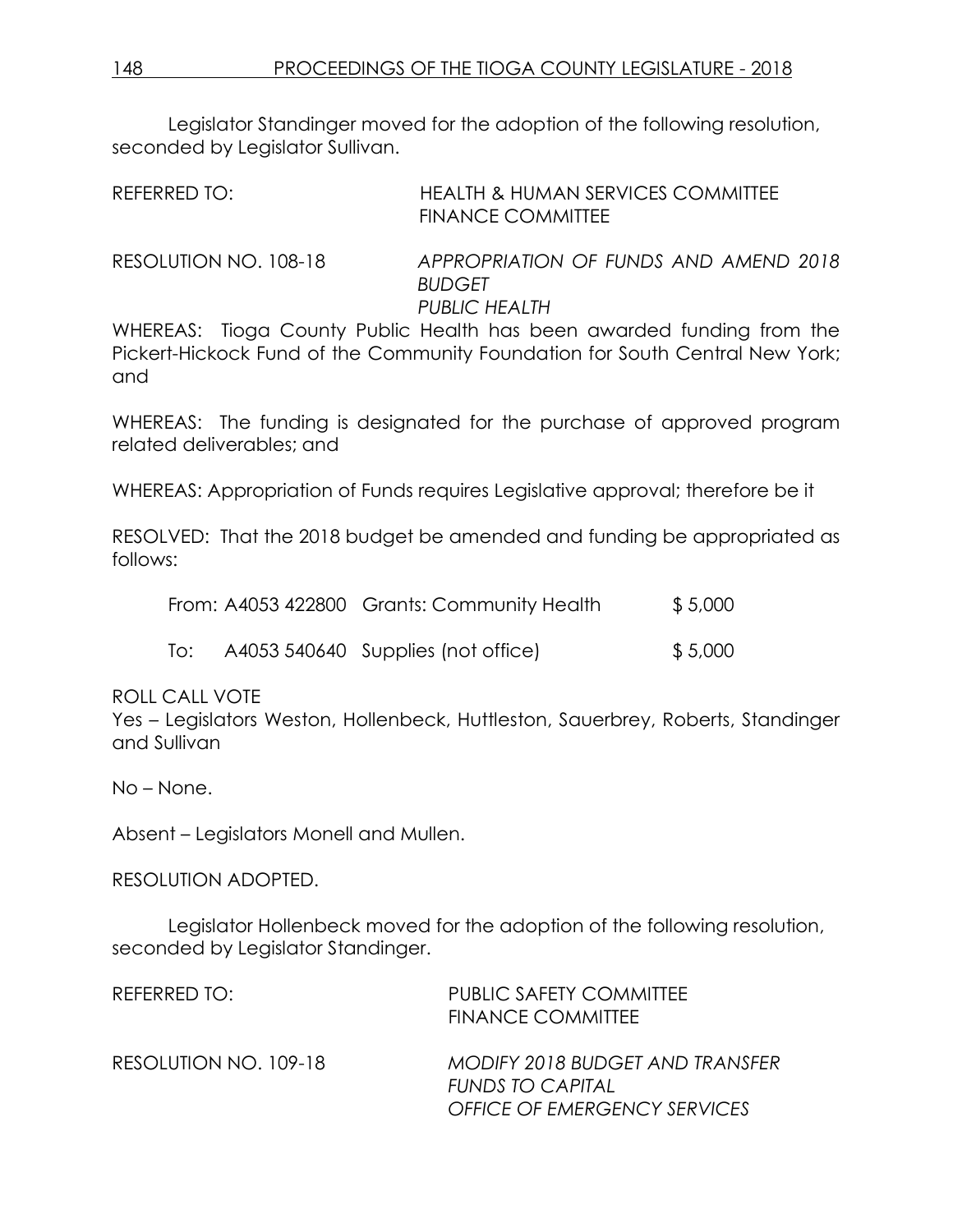WHEREAS: Resolution #260-17 awarded the Office of Emergency Services a 2017 State Homeland Security Grant in the amount of \$69,980; and

WHEREAS: The grant budget has been amended to reflect the purchase of a vehicle and an emergency notification system; therefore be it

RESOLVED: That the 2018 budget be modified and transfer of funds be made as below:

FROM:

A3360 433567 SHS17 Homeland Security Grant 2017 Revenue \$41,250 TO: H3360 433567 SHS17 Homeland Security Grant 2017 Revenue \$41,250

FROM:

TO:

A3360 540140 SHS17 Homeland Security Grant Contracted Service

H3360 520060 SHS17 Homeland Security Grant Car/Truck \$41,250

FROM:

A3360.540140 SHS17 Homeland Security Grant Contracted Services

 \$ 2,000 TO:

A3360 520090 SHS17 Homeland Security Grant Computer \$ 2,000

## ROLL CALL VOTE

Yes – Legislators Weston, Hollenbeck, Huttleston, Sauerbrey, Roberts, Standinger and Sullivan

No – None.

Absent – Legislators Monell and Mullen.

RESOLUTION ADOPTED.

Legislator Hollenbeck moved for the adoption of the following resolution, seconded by Legislator Standinger.

| REFERRED TO:          | PERSONNEL COMMITTEE<br><b>FINANCE COMMITTEE</b>     |
|-----------------------|-----------------------------------------------------|
| RESOLUTION NO. 110-18 | TRANSFER FUNDS/FUND SELF-<br>INSURANCE PLAN RESERVE |

\$41,250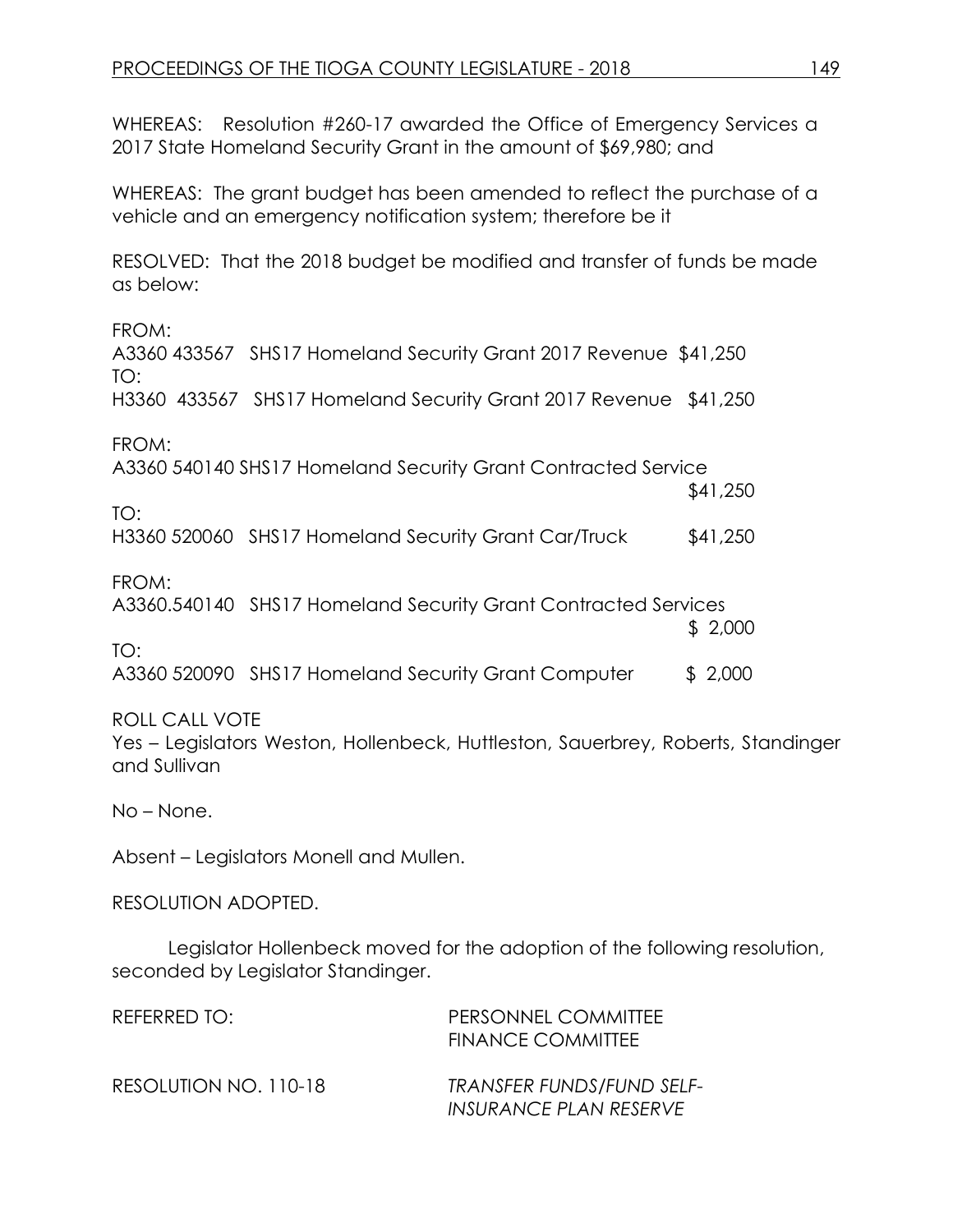WHEREAS: Tioga County Local Law No. 2 of 2015 established a Contributed Reserve cap of \$6,000,000 for the Tioga County Self Insurance Plan; and

WHEREAS: Tioga County Local Law No. 2 of 2015 allows for the transfer of surplus funds from the fund balance to the reserve; and

WHEREAS: The 2017 Tioga County Self Insurance operating budget had surplus funds of \$357,842.07 in the fund balance; and

WHEREAS: The December 31, 2017 Tioga County Self Insurance Plan Fund Balance is \$1,357,842.66; and

WHEREAS: The December 31, 2017 Tioga County Self Insurance Contributed Reserve Fund is \$2,195,478.76; therefore be it

RESOLVED: That the Tioga County Treasurer is authorized to transfer funds as follows:

|     | From: Self-Insurance Fund Balance S390900        | \$357,842.07 |
|-----|--------------------------------------------------|--------------|
| To: | Self-Insurance Contributed Reserve Fund \$375300 | \$357,842.07 |

ROLL CALL VOTE

Yes – Legislators Weston, Hollenbeck, Huttleston, Sauerbrey, Roberts, Standinger and Sullivan

No – None.

Absent – Legislators Monell and Mullen.

RESOLUTION ADOPTED.

Legislator Standinger moved for the adoption of the following resolution, seconded by Legislator Sullivan.

REFERRED TO: HEALTH & HUMAN SERVICES COMMITTEE RESOLUTION NO. 111-18 *APPROVE FUNDING 2018 YOUTH BUREAU PROGRAM FUNDING*

WHEREAS: The Tioga County Legislature approves Youth Bureau program funding which is 100% reimbursable from the New York State Office of Children and Family Services; and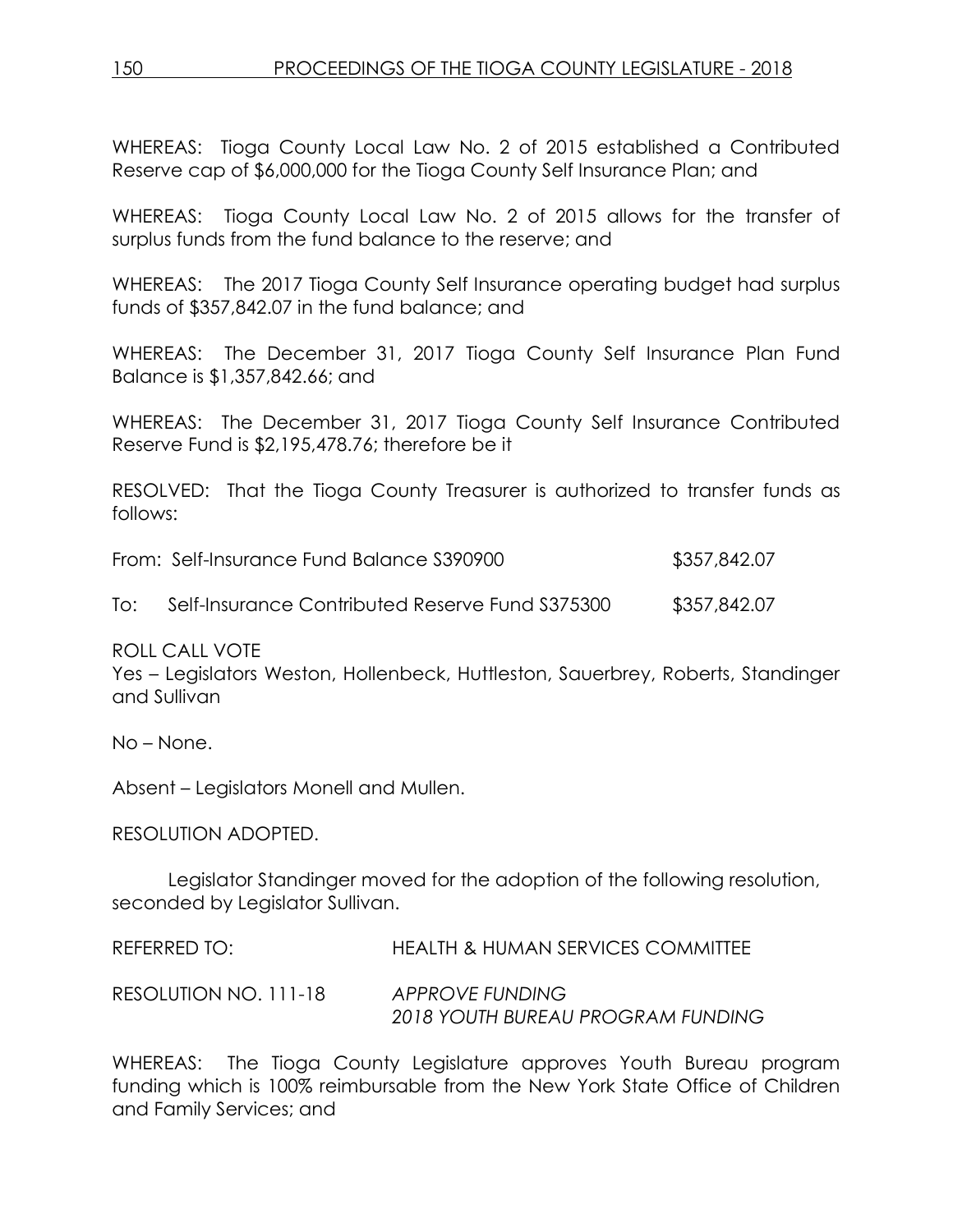WHEREAS: The Tioga County Youth Board has reviewed 2018 applications for funding which are consistent with guidelines previously presented to the Legislative Committee; now therefore be it

RESOLVED: That the following programs recommended by the Tioga County Youth Board for program year 2018 be approved by the Tioga County Legislature in the amounts indicated:

| Cornell Cooperative Extension 4H Summer Youth Enrichment | \$5,000 |
|----------------------------------------------------------|---------|
| Big Brothers Big Sisters Mentoring                       | \$5,000 |
| Village of Newark Valley Summer Rec                      | \$2,200 |
| Cornell Cooperative Extension Family Resource Center     | \$7,000 |
| Spencer Van-Etten Schools PAVE                           | \$5,500 |
| Tioga Central Schools Summer Rec                         | \$8,000 |
| Village of Waverly Summer Rec                            | \$5,000 |
| Town of Owego Summer Camp                                | \$3,800 |
|                                                          |         |

Total Allocations  $$41,500$ 

### ROLL CALL VOTE

Yes – Legislators Weston, Hollenbeck, Huttleston, Sauerbrey, Roberts, Standinger and Sullivan

No – None.

Absent – Legislators Monell and Mullen.

RESOLUTION ADOPTED.

Legislator Hollenbeck moved for the adoption of the following resolution, seconded by Legislator Standinger.

| <b>REFERRED TO:</b>   | <b>PUBLIC SAFETY COMMITTEE</b><br><b>FINANCE COMMITTEE</b>                                                          |
|-----------------------|---------------------------------------------------------------------------------------------------------------------|
| RESOLUTION NO. 112-18 | AUTHORIZE THE SUBMISSION OF<br>PTS (POLICE TRAFFIC SERVICES)<br><b>GRANT APPLICATION</b><br><b>SHERIFF'S OFFICE</b> |

WHEREAS: The NYS Governor's Traffic Safety Council has announced a FY'18 PTS (Police Traffic Services) grant; and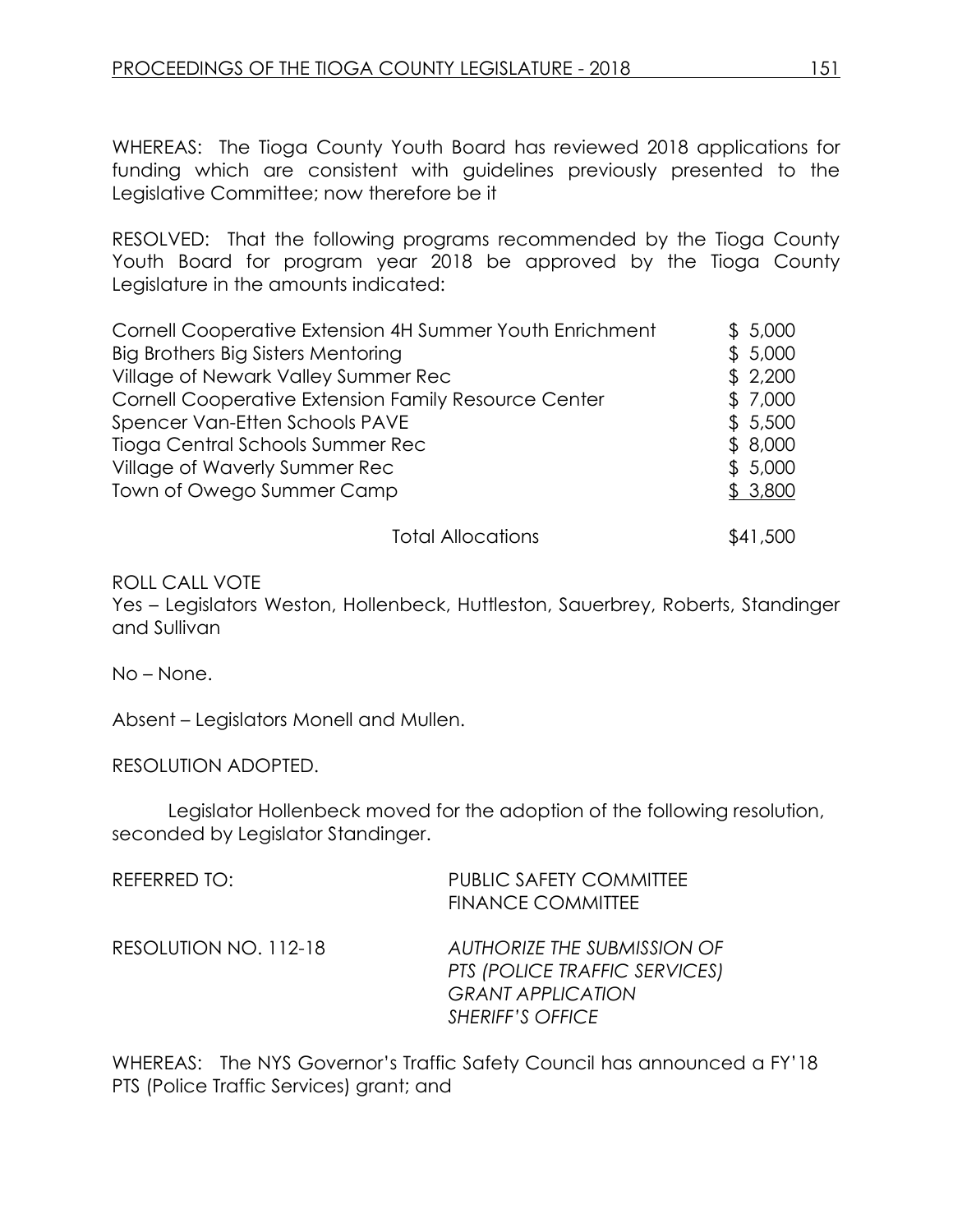# 152 PROCEEDINGS OF THE TIOGA COUNTY LEGISLATURE - 2018

WHEREAS: Applications for this grant must be received no later than May 1, 2018; and

WHEREAS: County Policy #47 requires that a resolution be approved before any such grant applications are submitted; therefore be it

RESOLVED: That the Tioga County Sheriff's Office be authorized to submit the appropriate grant application for the purpose of securing this funding, and authorizes the Chair of the Legislature to sign such application.

### ROLL CALL VOTE

Yes – Legislators Weston, Hollenbeck, Huttleston, Sauerbrey, Roberts, Standinger and Sullivan

No – None.

Absent – Legislators Monell and Mullen.

RESOLUTION ADOPTED.

Legislator Sullivan moved for the adoption of the following resolution, seconded by Legislator Huttleston.

REFERREED TO: **ITCS COMMITTEE AND ED&P COMMITTEE** 

RESOLUTION NO. 113-18 *AUTHORIZE NYS DOS LOCAL GOVERNMENT EFFICIENCY PROGRAM GRANT APPLICATION FOR COUNTYWIDE INFORMATION TECHNOLOGY AND COMMUNICATION SERVICES (ITCS)*

WHEREAS: Tioga County Department of Information Technology and Communication Services (TCITCS) proposes to make application to the NYS Department of State Local Government Efficiency (LGE) Program through the 2018 Consolidated Funding Application cycle; and

WHEREAS: The purpose of said grant is to fund the provision of ITCS services to participating municipalities via the Tioga County ITCS Department, including any equipment and professional services needed; and

WHEREAS: This grant project will test the efficacy, efficiency and cost savings of the Tioga County ITCS Department providing professional ITCS services to each participating municipality; and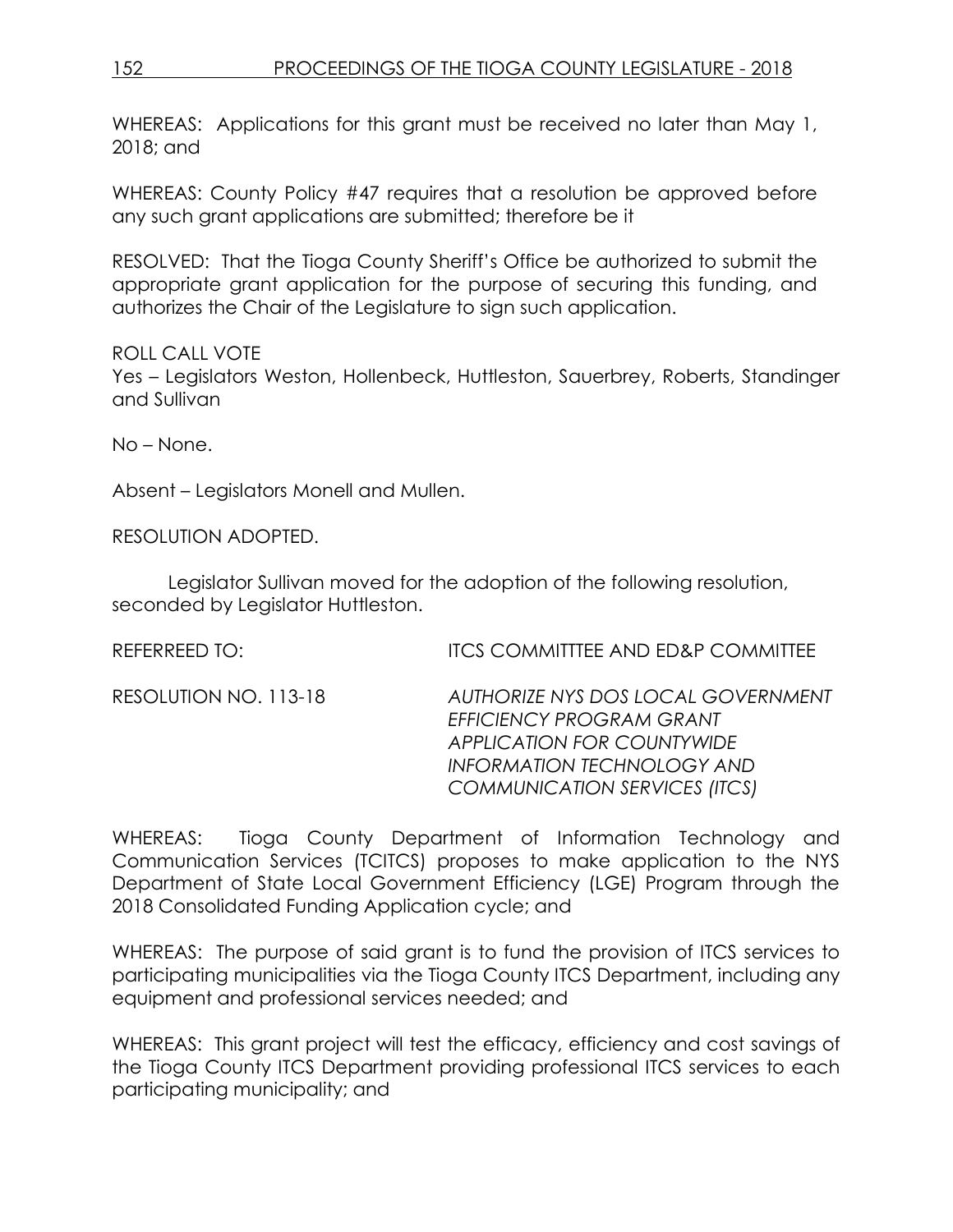WHEREAS: Participating municipalities are not bound by any dollar figures or details in the grant application as the results are all subject to negotiation and vote of each participating municipality's governing board; and

WHEREAS: Said grant application allows for funding up to \$200,000 per participating municipality and is due by July 27<sup>th</sup>, 2018; therefore be it

RESOLVED: That the Tioga County Legislature hereby authorizes said grant in an amount not to exceed \$3,200,000 and authorizes the Legislature Chair to sign any and all paperwork associated with the application, contingent upon review and approval by the County Attorney.

### ROLL CALL VOTE

Yes – Legislators Weston, Hollenbeck, Huttleston, Sauerbrey, Roberts, Standinger and Sullivan

No – None.

Absent – Legislators Monell and Mullen.

RESOLUTION ADOPTED.

Legislator Standinger moved for the adoption of the following resolution, seconded by Legislator Sullivan.

REFERRED TO: HEALTH & HUMAN SERVICES COMMITTEE

RESOLUTION NO. 114-18 *REAUTHORIZE CONTRACT SUPERIOR GROUP TIOGA CAREER CENTER*

WHEREAS: Broome & Tioga Counties, in partnership through the Broome/Tioga Workforce Development Board, provides for the delivery of employment and training services under the Workforce Innovation Opportunity Act 2015; and

WHEREAS: The Tioga Career Center continues to have a need for a Resource Room Clerk to assist individuals in the Career Center's Resource Room with operation of computers and various computer programs, to instruct clients on how to use NYS Dept of Labor job site, and to assist clients in accessing employment opportunities; and to assist Workforce staff and businesses in maintaining current job listings; and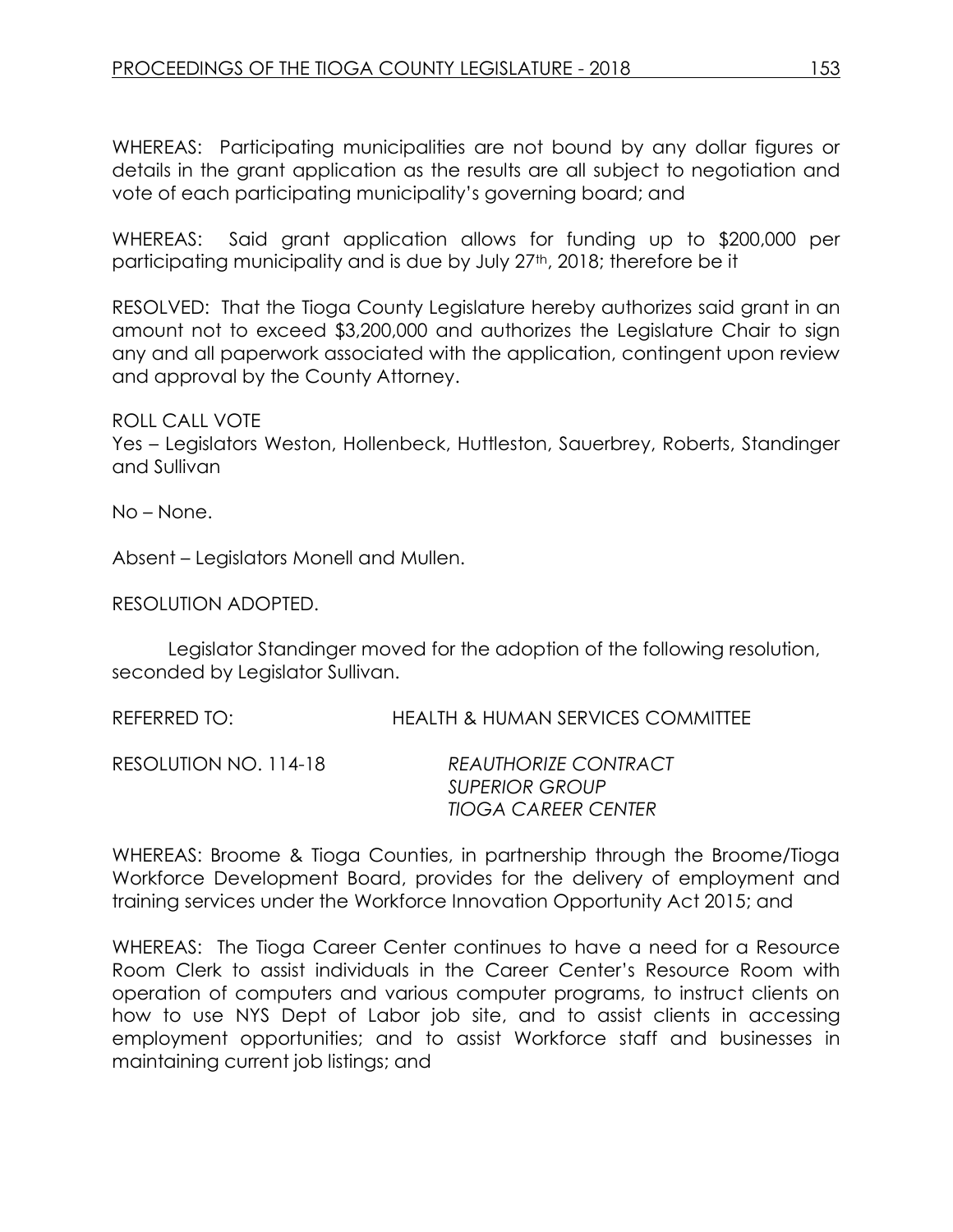WHEREAS: Superior Group is able to provide such services for the Tioga Career Center, from July 1, 2018 to June 30, 2019, and said contract is to be funded entirely by the Workforce Innovation Opportunity Act; and

WHEREAS: The funds necessary for said contract were included in the WIOA PY 2018 Budget under the WIOA Grant; and

WHEREAS: The Supervisor of the Tioga Career Center is authorized to enter into such contract as indicated; and

WHEREAS: Said contract would provide for compensation at the bill rate of \$13.31 per hour from 7/1/18-12/30/18, and \$14.20 per hour from 12/31/18-6/30/19 at a maximum of 25 hours per week; therefore be it

RESOLVED: That the Tioga County Legislature authorize the Supervisor of Tioga Career Center to enter into a contract, upon approval by the County Attorney, with Superior Group at the above bill rate(s) effective July 1, 2018 through June 30, 2019.

ROLL CALL VOTE Yes – Legislators Weston, Hollenbeck, Huttleston, Sauerbrey, Roberts, Standinger and Sullivan

No – None.

Absent – Legislators Monell and Mullen.

RESOLUTION ADOPTED.

Legislator Hollenbeck moved for the adoption of the following resolution, seconded by Legislator Sullivan.

REFERRED TO: LEGAL/FINANCE

RESOLUTION NO. 115-18 *AUTHORIZE EXECUTION OF COOPERATIVE AGREEMENTS BETWEEN THE LAW DEPARTMENT, ITCS, SHERIFF, PUBLIC HEALTH, DSS, AND MENTAL HYGIENE*

WHEREAS: Tioga County has implemented a Direct Charge Pilot Program that will maximize State reimbursement for legal and IT expenses while eliminating the administrative burden of charging all departments for those expenses; and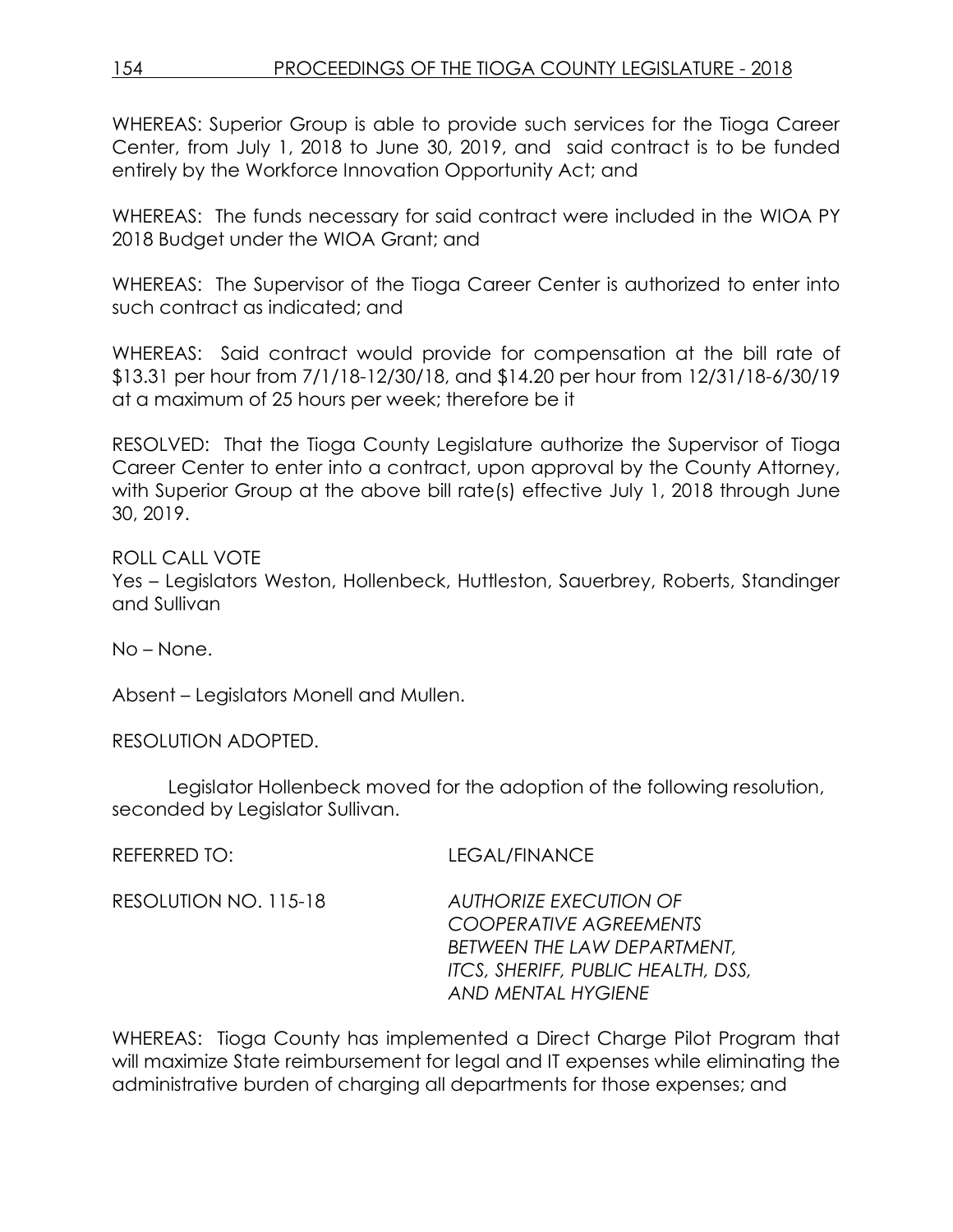WHEREAS: The Law Department and ITCS will directly charge the Department of Social Services, Public Health and Mental Hygiene for its services and support pursuant to Cooperative Agreements; and

WHEREAS: The Sheriff's Department will directly charge the Department of Social Services for security services, escort, protection and transport services; therefore be it

RESOLVED: That the Legislature authorizes and directs the Chair to execute Cooperative Agreements between the Law Department and DSS, Public Health and Mental Hygiene; and be it further

RESOLVED: That the Legislature authorizes and directs the Chair to execute Cooperative Agreements between the ITCS Department and DSS, Public Health and Mental Hygiene; and be it further

RESOLVED: That the Legislature authorizes and directs the Chair to execute a Cooperative Agreement between the Sheriff's Department and DSS; and be it further

RESOLVED: That the Cooperative Agreements between DSS and the Law Department, ITCS and Sheriff shall be submitted to the New York State Office of Temporary and Disability Assistance and the Office of Children and Family Services for approval.

ROLL CALL VOTE Yes – Legislators Weston, Hollenbeck, Huttleston, Sauerbrey, Roberts, Standinger and Sullivan

No – None.

Absent – Legislators Monell and Mullen.

RESOLUTION ADOPTED.

Legislator Sullivan moved for the adoption of the following resolution, seconded by Legislator Weston.

| REFERRED TO:          | LEGISLATIVE WORKSESSION                                  |
|-----------------------|----------------------------------------------------------|
| RESOLUTION NO. 116-18 | AMEND EMPLOYEE HANDBOOK:<br>TRAVEL POLICY AND PROCEDURES |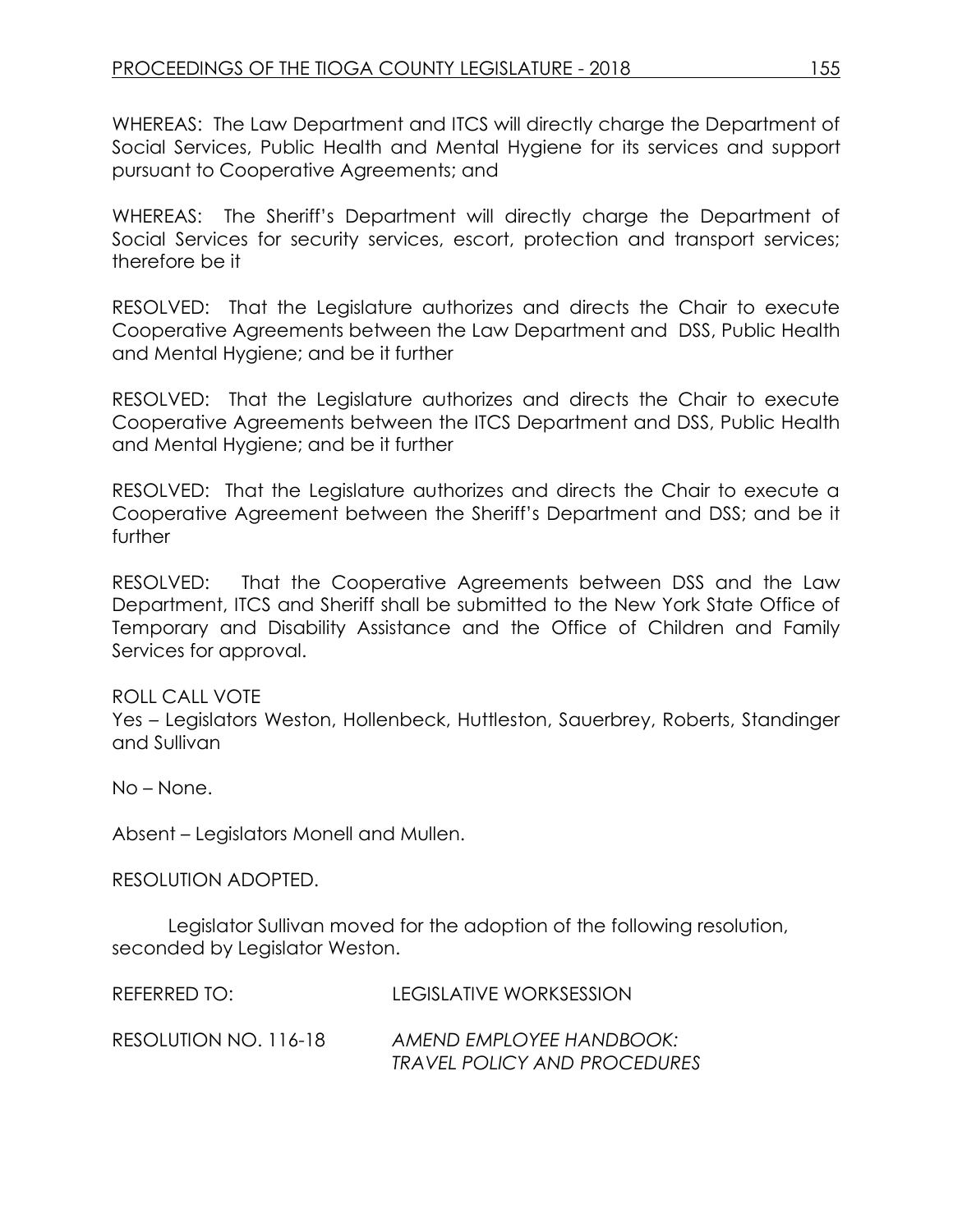WHEREAS: Section VI. Travel Procedures a. Travel Policy and Procedures Section VI. B. Transportation Expenses Allowed needs to be updated to clarify use of personally-owned vehicles and County-owned vehicles; therefore be it

RESOLVED: That Section VI. Travel Procedures a. Travel Policy and Procedures (formerly policy 11) Section VI. B. be amended effective May 16, 2018 as follows:

Section VI. B. – Transportation Expenses Allowed

"Without department head approval, employees are not permitted to use personally-owned vehicles on official County business and receive reimbursement for such use when the employee has, or has access to, a County-owned vehicle. (Accessibility for government vehicles will be controlled by department heads.) Reimbursement for use of personal automobile to travel on County business will be based solely on the mileage reimbursement rate established by the County Legislature. The mileage reimbursement rate will be allowed for the driver of the vehicle only, regardless of the number of employees traveling in the same vehicle on the same trip. To maximize savings to the County, employees traveling in the same vehicle to the same destination are encouraged to car pool whenever possible."

And be it further

RESOLVED: That the remainder of Section VI. Travel Procedures a. Travel Policy and Procedures is unchanged.

ROLL CALL VOTE

Yes – Legislators Weston, Hollenbeck, Huttleston, Sauerbrey, Roberts, Standinger and Sullivan

No – None.

Absent – Legislators Monell and Mullen.

RESOLUTION ADOPTED.

Legislator Sullivan moved for the adoption of the following resolution, seconded by Legislator Hollenbeck.

REFERRED TO: LEGAL/FINANCE

| RESOLUTION NO. 117-18 | AMEND EMPLOYEE HANDBOOK:       |
|-----------------------|--------------------------------|
|                       | <b>ACTIVE SHOOTER/LOCKDOWN</b> |
|                       | <b>POLICY</b>                  |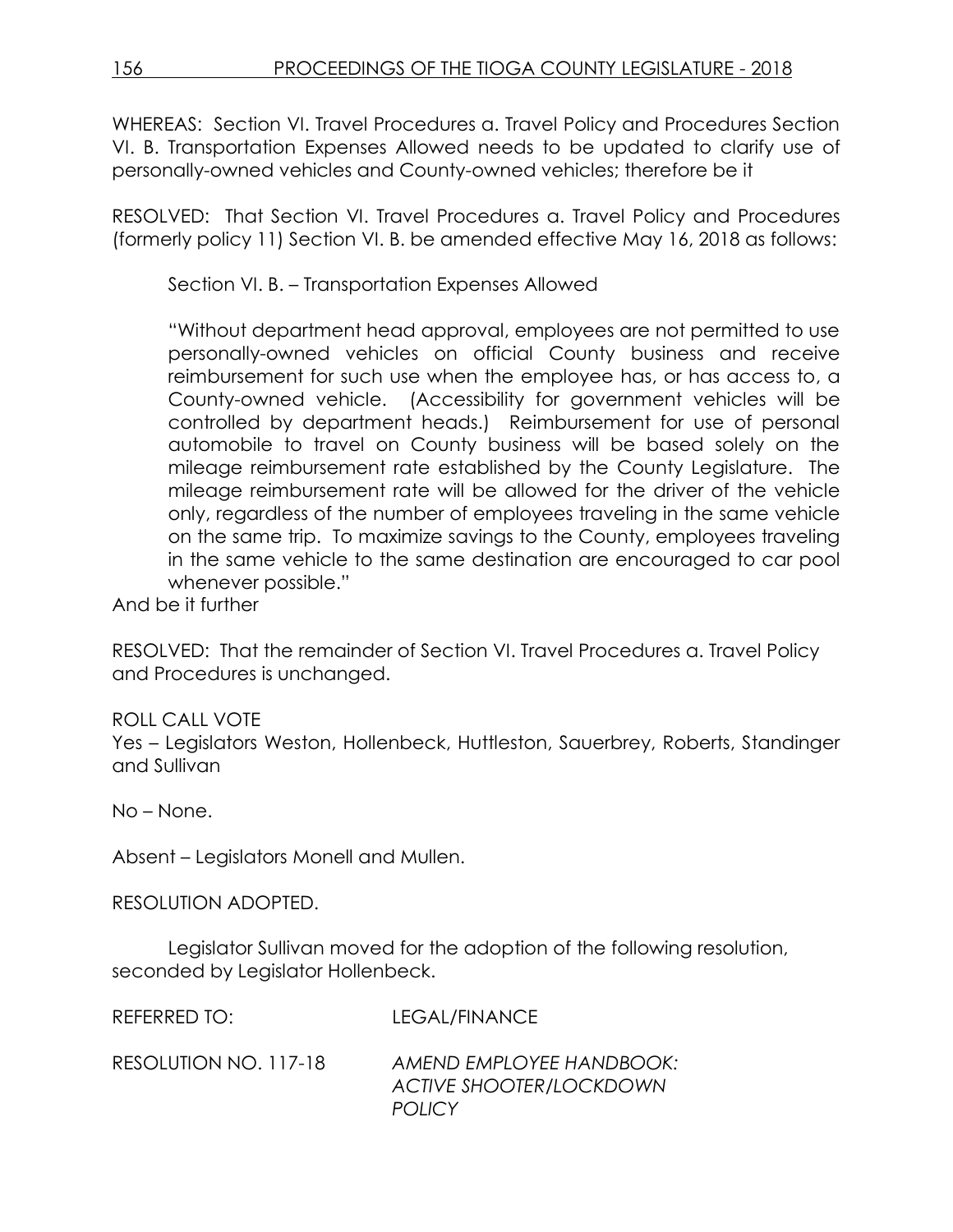WHEREAS: The Tioga County Sheriff's Office personnel have been certified to provide ALERRT CRASE training for County employees; and

WHEREAS: ALERRT CRASE training is a civilian version of Active Shooter training that uses terminology different from the existing Active Shooter/Lockdown Policy; and

WHEREAS: The Active Shooter/Lockdown Policy should be in alignment with the ALERRT CRASE training provided to County employees; therefore be it

RESOLVED: That Section IX. Safety Rules n. Active Shooter/Lockdown Policy IV. Procedures B. Immediate Vicinity Actions be amended as follows:

B. Immediate Vicinity Actions

If you are within the immediate vicinity of an active shooter you must take immediate action in an effort to protect yourself. AVOID, DENY, AND/OR DEFEND.

- 1. AVOID. Move away from the source of the threat as quickly as possible. If there is an immediate and safe way out, then attempt to evacuate. This is your first and best option. Once you feel you're safe, immediately call 911 or attempt to alert law enforcement. Once you are in a safe place, remain there until instructed to do otherwise by law enforcement.
- 2. DENY. Keep distance and barriers between yourself and the threat. If evacuation is not possible, find a place to hide which provides immediate cover and concealment from the threat.

a. Go to the nearest room. Close and lock or barricade the door if possible.

b. Keep concealed and quiet and remain still until directed by law enforcement.

- 3. DEFEND. As a last resort and only if you can't Avoid or Deny, be prepared to defend yourself. Physically engage the shooter in an effort to incapacitate them or to facilitate your safe evacuation.
	- a. Commit and act with aggression by any means to incapacitate the shooter.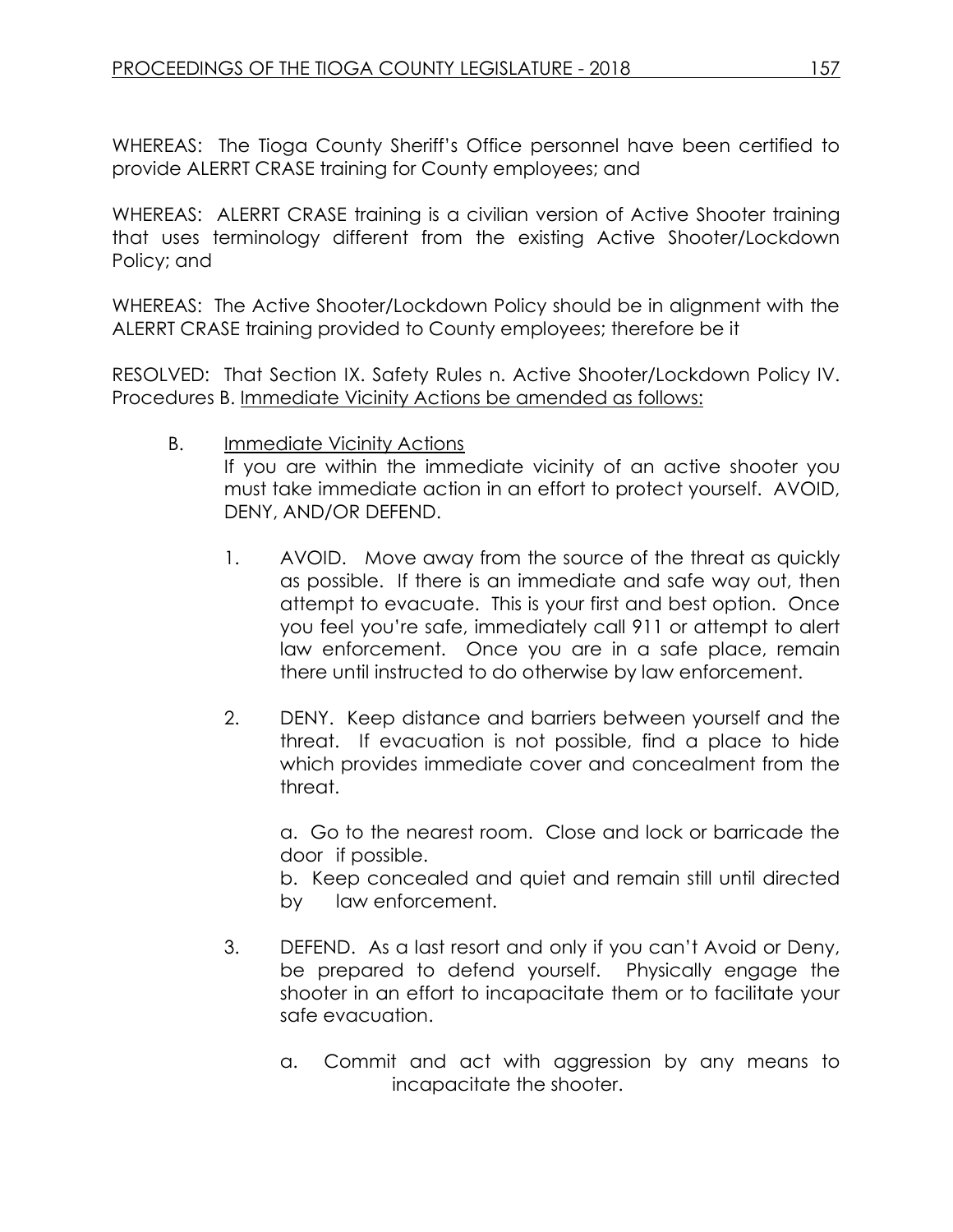## 158 PROCEEDINGS OF THE TIOGA COUNTY LEGISLATURE - 2018

b. When you can do so safely, immediately call 911 or attempt to alert law enforcement.

And be it further

RESOLVED: That the remainder of Section IX. Safety Rules n. Active Shooter/Lockdown Policy is unchanged.

ROLL CALL VOTE Yes – Legislators Weston, Hollenbeck, Huttleston, Sauerbrey, Roberts, Standinger and Sullivan

No – None.

Absent – Legislators Monell and Mullen.

RESOLUTION ADOPTED.

Legislator Standinger moved for the adoption of the following resolution, seconded by Legislator Sullivan.

| REFERRED TO:          | HEALTH & HUMAN SERVICES COMMITTEE<br><b>PERSONNEL COMMITTEE</b> |
|-----------------------|-----------------------------------------------------------------|
| RESOLUTION NO. 118-18 | CREATE AND FILL CLERK (SEASONAL) POSITION<br>PUBLIC HEALTH      |

WHEREAS: Due to scheduled leaves of absences over the next few months, the Public Health Department has identified the need to employ a temporary clerical position during the summer; and

WHEREAS: Public Health has funds available in the 2018 budget due to position vacancies to cover the expenditures of such employment; therefore be it

RESOLVED: That the Public Health Director is hereby authorized to create and fill one (1) temporary full-time Clerk (Seasonal) position effective May 16, 2018 through August 31, 2018 at an hourly rate of \$11.40.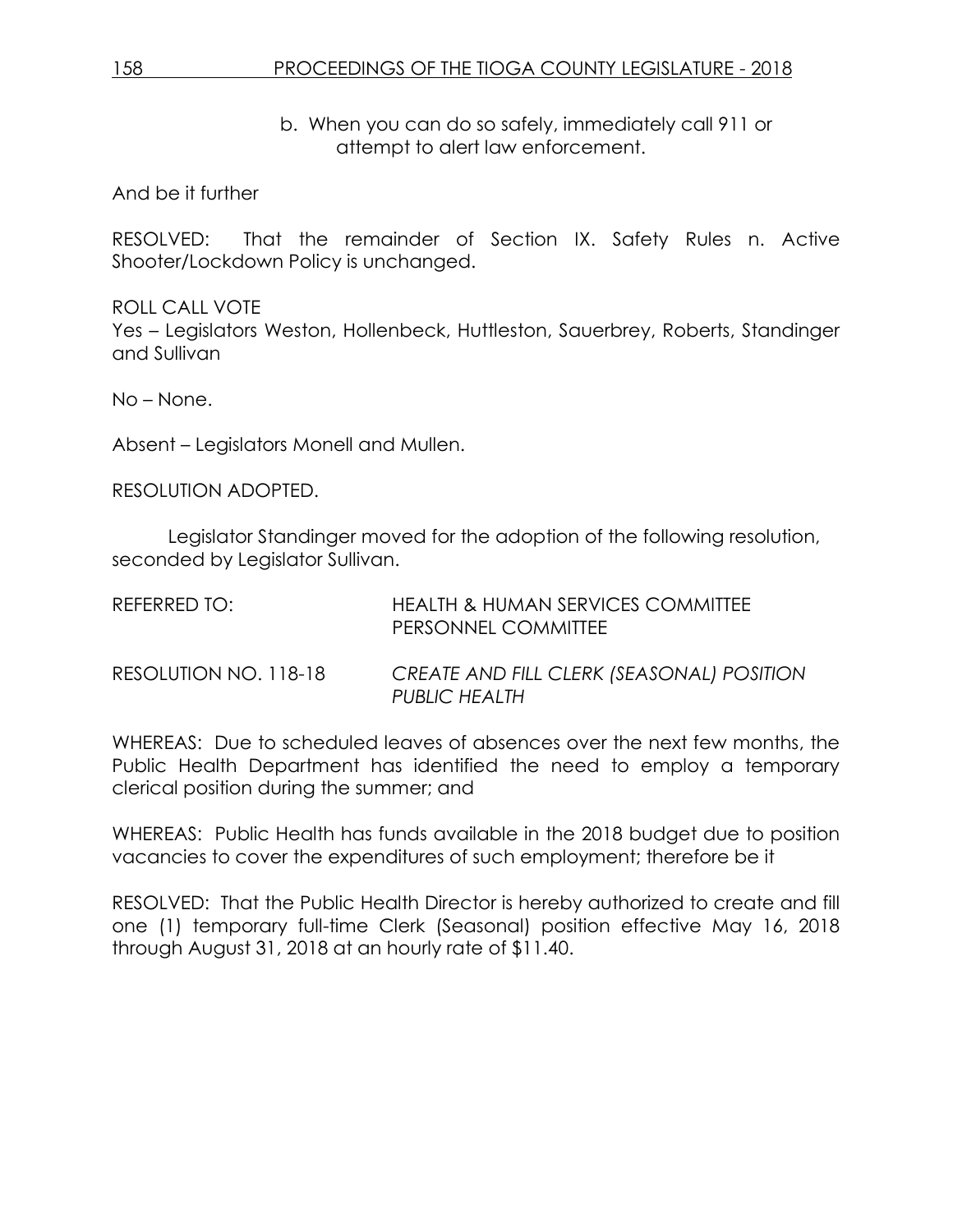ROLL CALL VOTE Yes – Legislators Weston, Hollenbeck, Huttleston, Sauerbrey, Roberts, Standinger and Sullivan

No – None.

Absent – Legislators Monell and Mullen.

RESOLUTION ADOPTED.

Legislator Standinger moved for the adoption of the following resolution, seconded by Legislator Sullivan.

| REFERRED TO:          | <b>HEALTH &amp; HUMAN SERVICES COMMITTEE</b><br>PERSONNEL COMMITTEE                           |
|-----------------------|-----------------------------------------------------------------------------------------------|
| RESOLUTION NO. 119-18 | APPROVE FUNDING FOR ONE (1) FULL TIME PUBLIC<br><b>HEALTH NURSE POSITION</b><br>PUBLIC HEALTH |

WHEREAS: Due to retirement, a half-time, benefited Public Health Nurse position (\$38.0070 / hour) will become vacant on 05/26/18; and

WHEREAS: The Public Health Director would like to backfill this vacancy on a fulltime basis because the level of nursing services it provides is appropriate for the needs of public health programs; and

WHEREAS: The Department has incurred cost savings earlier in the year with the elimination of (2) part-time Nurse Practitioner positions (\$27.1100 / hour); therefore be it

RESOLVED: That the Public Health Director is authorized to increase the hours and fund the vacant half-time Public Health Nurse vacancy on a full-time basis effective May 29, 2018, at the annual rate of \$52,707 (CSEA salary grade XV); and be it further

RESOLVED: That the Public Health Department's 2018 authorized headcount shall be adjusted to 27 full-time and 6 part-time.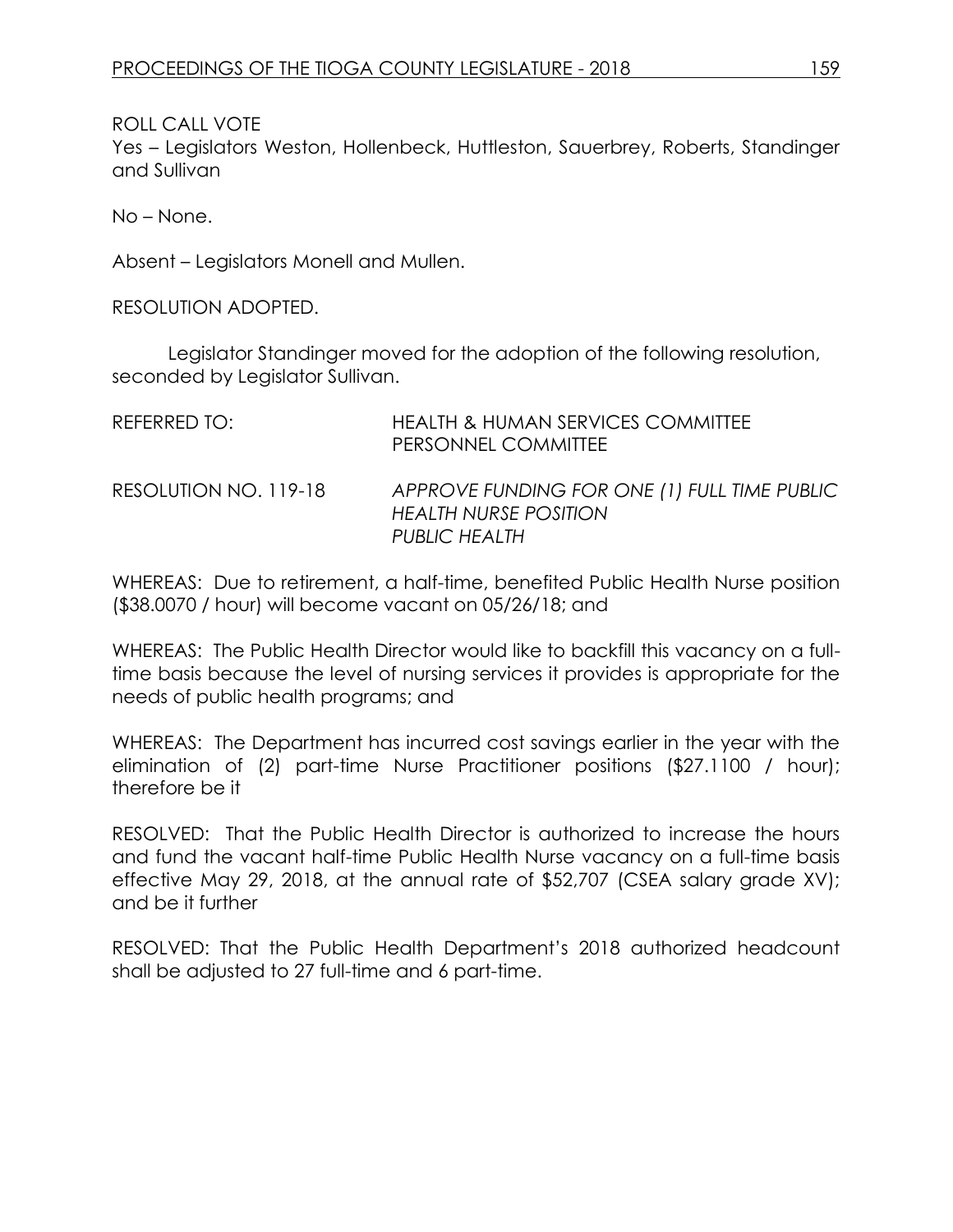ROLL CALL VOTE

Yes – Legislators Weston, Hollenbeck, Huttleston, Sauerbrey, Roberts, Standinger and Sullivan

No – None.

Absent – Legislators Monell and Mullen.

RESOLUTION ADOPTED.

Legislator Weston moved for the adoption of the following resolution, seconded by Legislator Hollenbeck.

| REFERRED TO:          | ED&P LEGISLATIVE COMMITTEE<br>PERSONNEL COMMITTEE                                                                                    |
|-----------------------|--------------------------------------------------------------------------------------------------------------------------------------|
| RESOLUTION NO. 120-18 | ABOLISH/CREATE POSITION AND AUTHORIZE<br>APPOINTMENT OF ECONOMIC DEVELOPMENT<br><b>SPECIALIST</b><br>ECONOMIC DEVELOPMENT & PLANNING |

WHEREAS: Per resolution 317-17, the Tioga County Legislature authorized the hire of an Economic Development Specialist (PT) at an annual base salary amount not to exceed \$19,500; and

WHEREAS: The Director of Economic Development and Planning has expressed a desire to adjust the position to full time at an annual 2018 base salary amount of \$42,787; and

WHEREAS: the Tioga County Industrial Development Agency has expressed a commitment to partner with the County by providing funding to fill the budgetary gap in the year 2018 in an amount not to exceed \$10,400 and in the year 2019 in an amount not to exceed \$26,700; and

WHEREAS: The Legislature reserves the right to re-evaluate the need for the position at the time of 2020 budget planning; and

WHEREAS: The Director of Economic Development and Planning has identified a qualified candidate after conducting interviews; and

WHEREAS: The candidate would be hired provisionally until it is determined that he has met the civil service exam requirements; therefore be it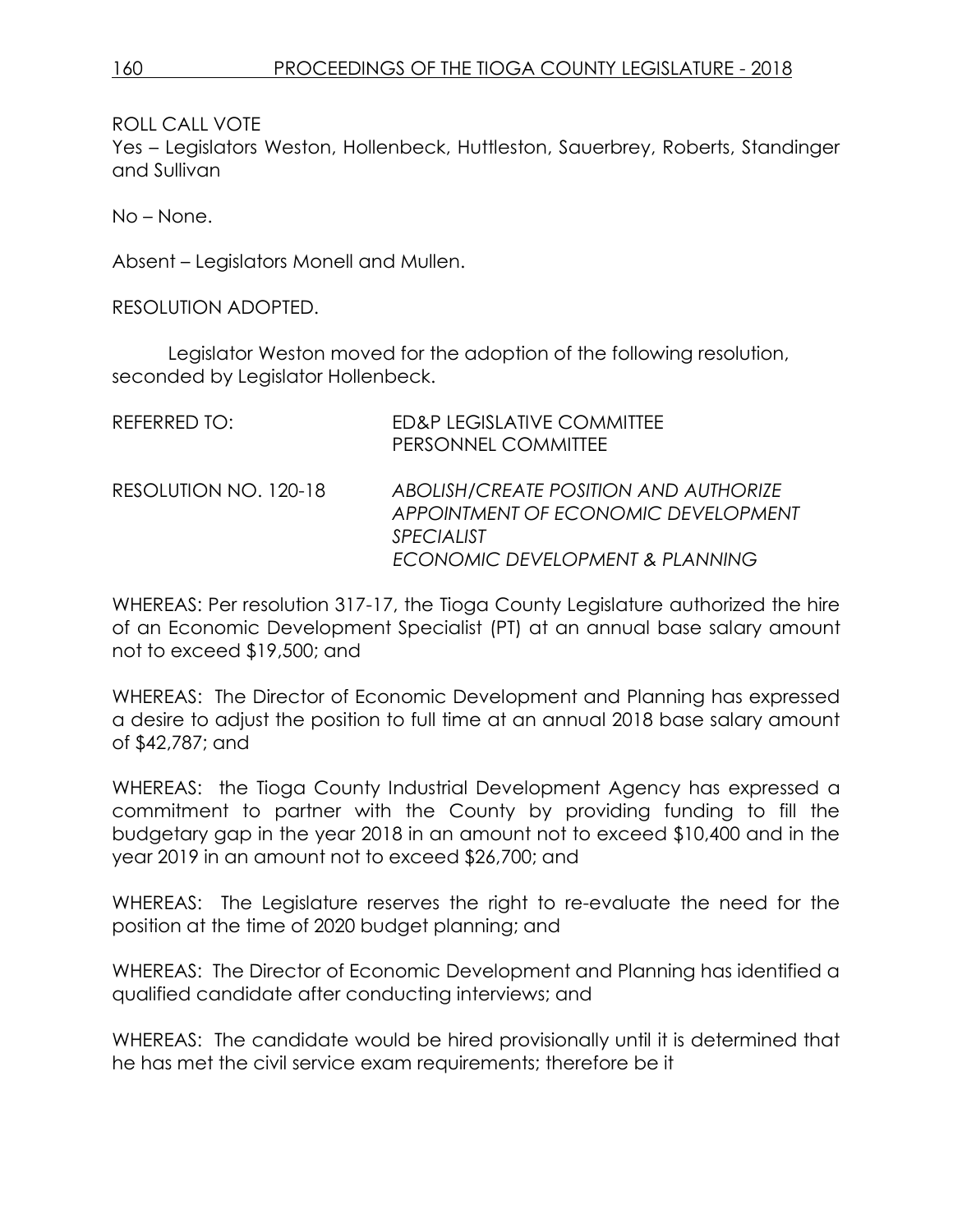RESOLVED: That one vacant part-time position of Economic Development Specialist be abolished and one full-time position of Economic Development Specialist (Non-Union salary range \$42,787-52,787) be created effective May 31, 2018; and be it further

RESOLVED: That the Director of Economic Development and Planning is hereby authorized to appoint Zackary A. Baker as a full time Economic Development Specialist with a start date not prior to June 1, 2018, at an annual non-union salary of \$42,787; and be it further

RESOLVED: That the Economic Development and Planning Department's 2018 authorized full-time headcount shall be adjusted to 7 and its part-time headcount shall be adjusted to 0; and be it further

RESOLVED: That this appointment is subject to entering into a Memo of Understanding between Tioga County and the Economic Development and Planning Dept. concerning the funding for 2018 and 2019.

ROLL CALL VOTE Yes – Legislators Weston, Hollenbeck, Huttleston, Sauerbrey, Roberts, Standinger and Sullivan

No – None.

Absent – Legislators Monell and Mullen.

RESOLUTION ADOPTED.

Legislator Huttleston moved for the adoption of the following resolution, seconded by Legislator Sullivan.

| REFERRED TO:          | ADMINISTRATIVE SERVICES COMMITTEE<br>PERSONNEL COMMITTEE                                                                |
|-----------------------|-------------------------------------------------------------------------------------------------------------------------|
| RESOLUTION NO. 121-18 | <b>CREATE POSITION AND AUTHORIZE APPOINTMENT</b><br>OF FULL-TIME MOTOR VEHICLE EXAMINER<br><b>COUNTY CLERK'S OFFICE</b> |

WHEREAS: The County Clerk's Office, Department of Motor Vehicles had a fulltime Motor Vehicle Examiner position that was abolished in December 2015; and

WHEREAS: The County Clerk has expressed a desire to reinstate the full-time position at an annual 2018 base salary amount of \$26,724; and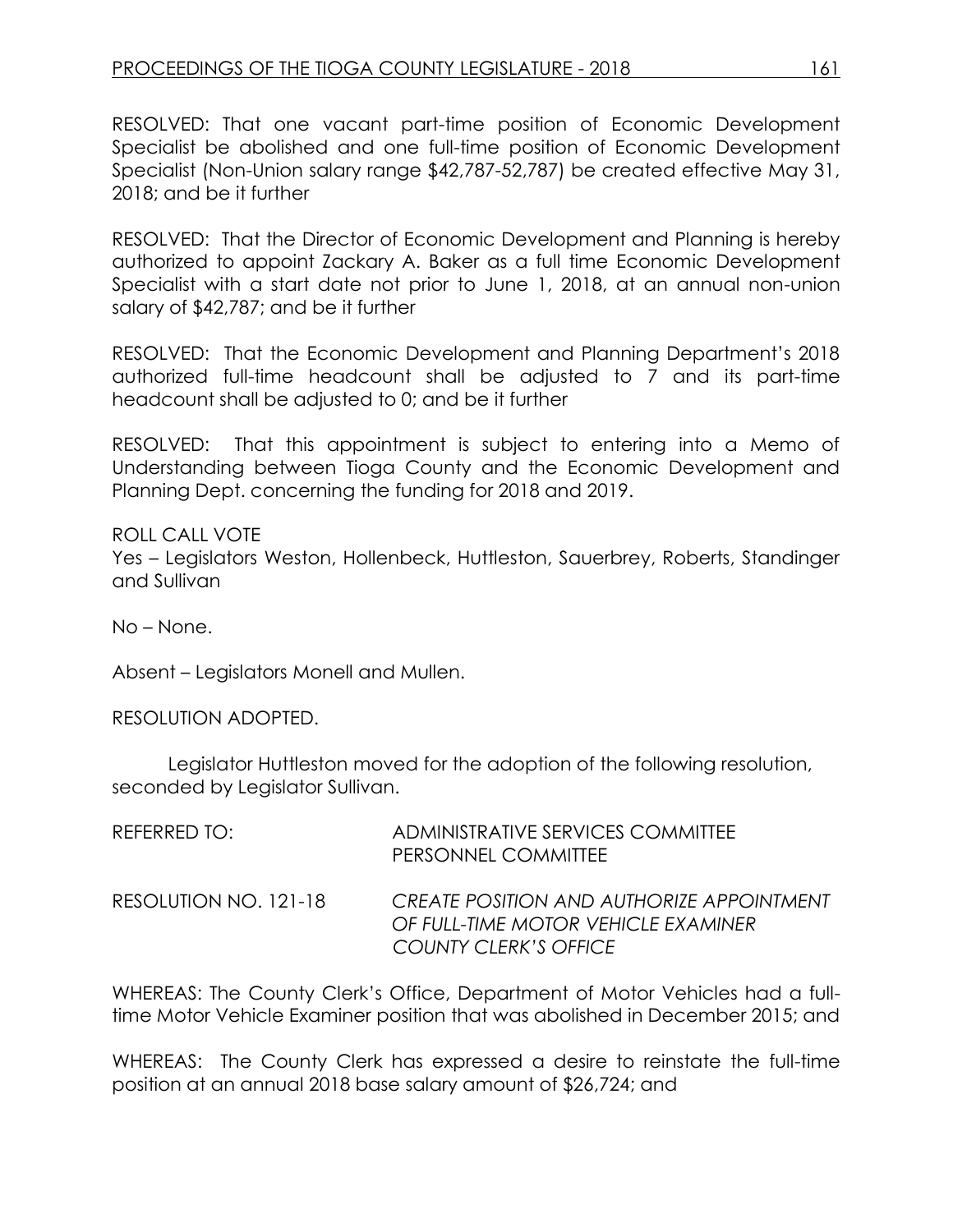# 162 PROCEEDINGS OF THE TIOGA COUNTY LEGISLATURE - 2018

WHEREAS: The reason for this request is based upon notable increase in the volume of customers at the DMV as well the increase in time required to process the new Federal Real ID and Enhanced Driver's License transactions; and

WHEREAS: The Legislature is supportive of said increase in manpower; therefore be it

RESOLVED: That one full-time position of Motor Vehicle Examiner (CSEA Salary Grade IV \$26,724-27,424) be created with authorization to fill no sooner than May 29, 2018; and be it further

RESOLVED: That the County Clerk's 2018 authorized full-time headcount shall be adjusted to 11 and its part-time headcount shall be 2.

ROLL CALL VOTE Yes – Legislators Weston, Hollenbeck, Huttleston, Sauerbrey, Roberts, Standinger and Sullivan

No – None.

Absent – Legislators Monell and Mullen.

RESOLUTION ADOPTED.

Legislator Hollenbeck moved for the adoption of the following resolution, seconded by Legislator Sullivan.

REFERRED TO: PERSONNEL COMMITTEE

RESOLUTION NO. 122-18 *AUTHORIZING SALARY ADJUSTMENT AND LUMP SUM COMPENSATION TO BRITTANY WOODBURN*

WHEREAS: Brittany Woodburn's hire date was December 28, 2015 at the base salary range rate of \$39,779.00; and

WHEREAS: The Tioga County Legislature made an adjustment to increase the base salary range to \$41,370.00 effective January 1, 2016; and

WHEREAS: A similar adjustment was not made to the base rate of Brittany Woodburn; and

WHEREAS: The Tioga County Legislature made subsequent adjustments to the base salary range that were not reflected in Ms. Woodburn's salary in 2017 and 2018; therefore be it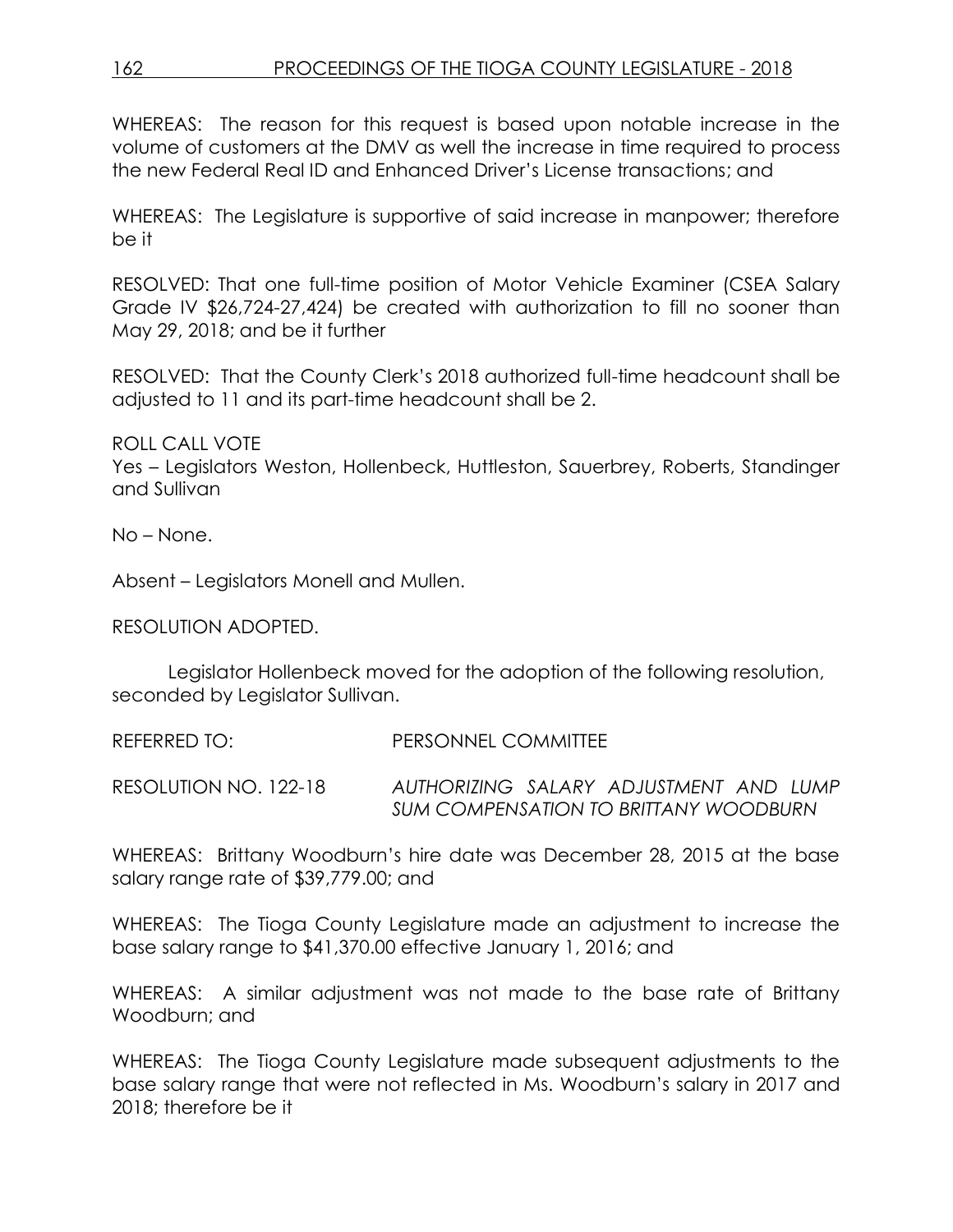RESOLVED: That the Tioga County Legislature agrees to adjust Brittany Woodburn's annual salary to \$44,768.00 effective June 4, 2018; and be it further

RESOLVED: That the Tioga County Legislature agrees to a lump sum compensation to Brittany Woodburn in the amount of \$3,952.00 to account for the lost salary between January 2016 and June 2018.

ROLL CALL VOTE Yes – Legislators Weston, Hollenbeck, Huttleston, Sauerbrey, Roberts, Standinger and Sullivan

No – None.

Absent – Legislators Monell and Mullen.

RESOLUTION ADOPTED.

Legislator Roberts moved for the adoption of the following resolution, seconded by Legislator Huttleston.

| REFERRED TO:          | PUBLIC WORKS<br><b>PERSONNEL</b>                                             |
|-----------------------|------------------------------------------------------------------------------|
| RESOLUTION NO. 123-18 | <b>CREATE AND FILL HIGHWAY WORKER</b><br>(SEASONAL) POSITION<br>PUBLIC WORKS |

WHEREAS: Due to an extended leave of absence within the Public Works Department, there is a need for an additional seasonal Highway Worker (Seasonal) for 2018; and

WHEREAS: The Commissioner of Public Works has budgeted money to cover expenditures of such employment; therefore be it

RESOLVED: That the Commissioner of Public Works is hereby authorized to create and fill an additional temporary full-time Highway Worker (Seasonal) position effective May 16, 2018 through October 12, 2018 at an hourly rate of \$10.40, however no more than 960 hours may be worked May 16, 2018 – October 12, 2018.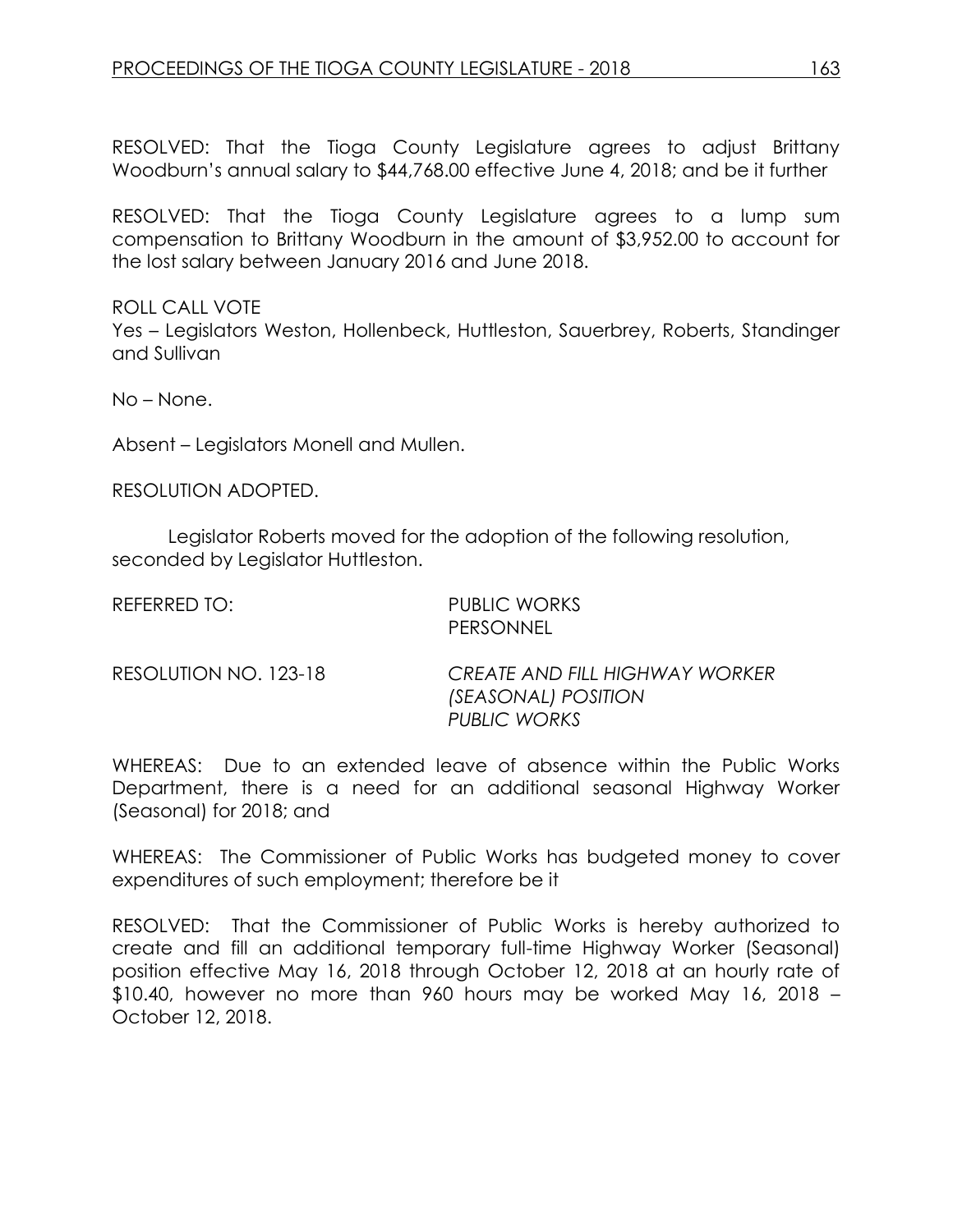ROLL CALL VOTE

Yes – Legislators Weston, Hollenbeck, Huttleston, Sauerbrey, Roberts, Standinger and Sullivan

No – None.

Absent – Legislators Monell and Mullen.

RESOLUTION ADOPTED.

Legislator Hollenbeck made a motion to have the following late-filed resolution considered, seconded by Legislator Sullivan and carried.

Legislator Hollenbeck moved for the adoption of the following resolution, seconded by Legislator Sullivan.

REFERRED TO: FINANCE COMMITTEE

RESOLUTION NO. 124-18 *CREATE AND FILL TEMPORARY, FULL-TIME CLERK (SEASONAL) POSITION TREASURER'S OFFICE*

WHEREAS: Legislative approval is required for the creation of any new positions within Tioga County; and

WHEREAS: The Treasurer's Office has a need to hire a temporary, full-time Clerk to work during the summer season to provide clerical support within the office; and

WHEREAS: The Treasurer appropriately budgeted for said position in the approved 2018 budget; and

WHEREAS: Following recruitment, a qualified candidate has been identified; therefore be it

RESOLVED: That the Treasurer is hereby authorized to create one (1) temporary, full-time position of Clerk (Seasonal) at the 2018 established rate of \$11.40/hour; and be it further

RESOLVED: That Marissa Potter shall be hired to fill said position effective May 29, through August 31, 2018.